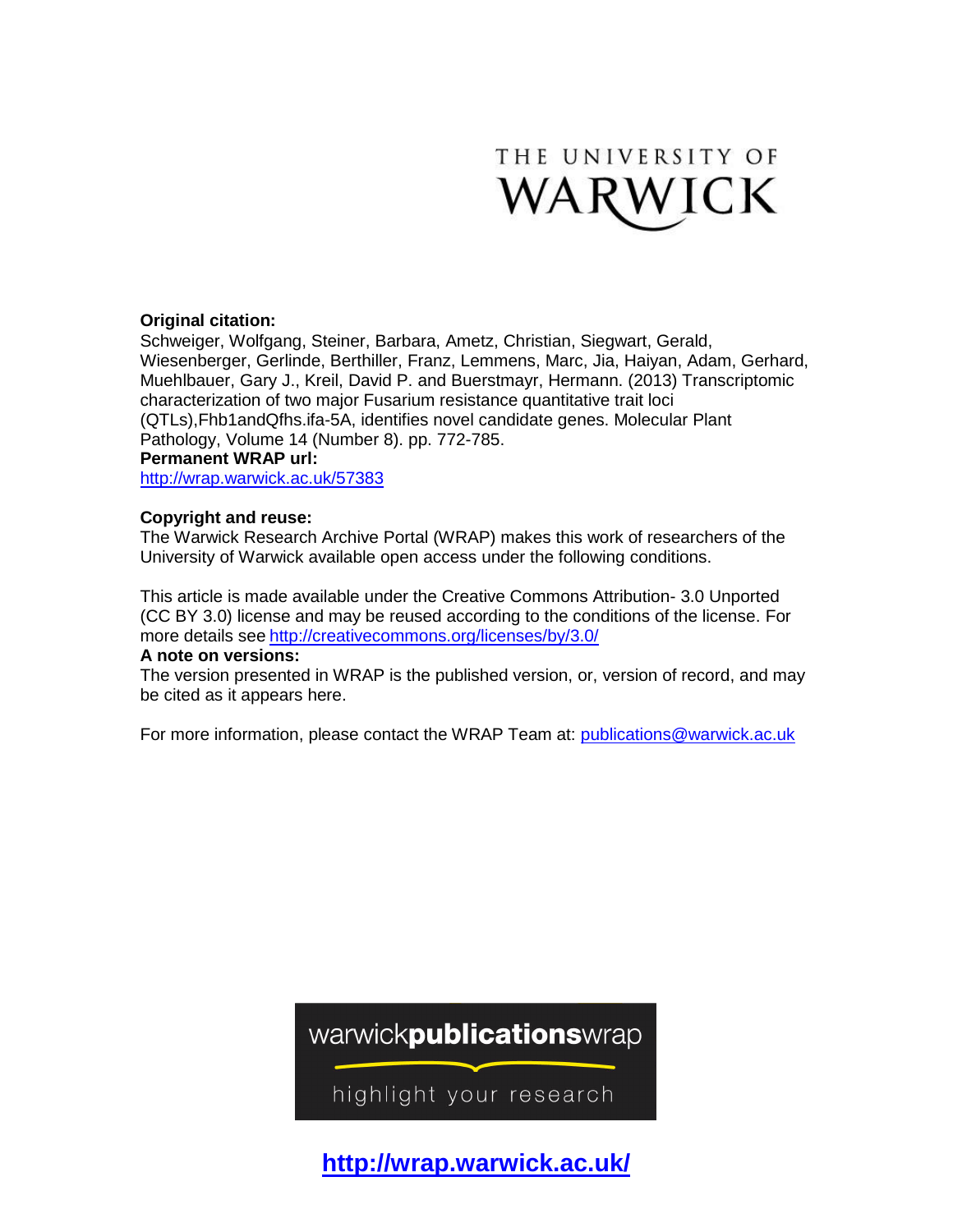*MOLECULAR PLANT PATHOLOGY* (2013) **14**(8), 772–785 DOI: 10.1111/mpp.12048

# **Transcriptomic characterization of two major** *Fusarium* **resistance quantitative trait loci (QTLs),** *Fhb1* **and** *Qfhs.ifa-5A***, identifies novel candidate genes**

WOLFGANG SCHWEIGER<sup>1,\*,</sup>†, BARBARA STEINER<sup>1,</sup>†, CHRISTIAN AMETZ<sup>1</sup>, GERALD SIEGWART<sup>1</sup>, GERLINDE WIESENBERGER<sup>2</sup>, FRANZ BERTHILLER<sup>3</sup>, MARC LEMMENS<sup>1</sup>, HAIYAN JIA<sup>4</sup>, GERHARD ADAM2 , GARY J. MUEHLBAUER4 , DAVID P. KREIL 5,6,‡ AND HERMANN BUERSTMAYR1,‡

 *Institute for Biotechnology in Plant Production, University of Natural Resources and Life Sciences, Konrad Lorenz Straße 20, 3430 Tulln, Austria Department of Applied Genetics and Cell Biology, University of Natural Resources and Life Sciences, Konrad Lorenz Straße 24, 3430 Tulln, Austria Christian Doppler Laboratory for Mycotoxin Metabolism, IFA-Tulln, University of Natural Resources and Life Sciences, Konrad Lorenz Straße 20, 3430 Tulln, Austria Department of Agronomy and Plant Genetics, Department of Plant Biology, University of Minnesota, St. Paul, MN 55108, USA Department of Biotechnology, University of Natural Resources and Life Sciences, Muthgasse 18, 1190 Vienna, Austria School of Life Sciences, University of Warwick, Coventry CV4 7AL, UK*

## **SUMMARY**

Fusarium head blight, caused by *Fusarium graminearum*, is a devastating disease of wheat. We developed near-isogenic lines (NILs) differing in the two strongest known *F. graminearum* resistance quantitative trait loci (QTLs), *Qfhs.ndsu-3BS* (also known as resistance gene *Fhb1*) and *Qfhs.ifa-5A*, which are located on the short arm of chromosome 3B and on chromosome 5A, respectively. These NILs showing different levels of resistance were used to identify transcripts that are changed significantly in a QTLspecific manner in response to the pathogen and between mockinoculated samples. After inoculation with *F. graminearum* spores, 16 transcripts showed a significantly different response for *Fhb1* and 352 for *Qfhs.ifa-5A*. Notably, we identified a lipid transfer protein which is constitutively at least 50-fold more abundant in plants carrying the resistant allele of *Qfhs.ifa-5A*. In addition to this candidate gene associated with *Qfhs.ifa-5A*, we identified a uridine diphosphate (UDP)-glycosyltransferase gene, designated *TaUGT12887*, exhibiting a positive difference in response to the pathogen in lines harbouring both QTLs relative to lines carrying only the *Qfhs.ifa-5A* resistance allele, suggesting *Fhb1* dependence of this transcript. Yet, this dependence was observed only in the NIL with already higher basal resistance. The complete cDNA of *TaUGT12887* was reconstituted from available wheat genomic sequences, and a synthetic recoded gene was expressed in a toxin-sensitive strain of *Saccharomyces cerevisiae*. This gene conferred deoxynivalenol resistance, albeit much weaker than that observed with the previously characterized barley HvUGT13248.

#### **INTRODUCTION**

The plant-pathogenic fungus *Fusarium graminearum* frequently infects small grain cereals, particularly wheat (Leonard and Bushnell, 2003). Fusarium head blight (FHB) is one of the most important field crop diseases in temperate regions, resulting in severe yield losses and reduced grain quality by contamination with the trichothecene deoxynivalenol (DON; Desiardins, 2006). This mycotoxin is a serious threat to human and animal health (Pestka, 2010). Maximum tolerated levels in food have been enacted in the European Union (The European Commission, 2006), and advisory levels have been issued by the Food and Drug Administration in the USA. As the control of FHB by crop rotation, tillage regimes or the use of fungicides is only partially successful, an understanding of the genetic control of FHB resistance and the deployment of resistance genes in wheat varieties are likely to be the most promising strategies.

Genetic mapping of FHB resistance in wheat has led to the identification of several quantitative trait loci (QTLs) that confer partial resistance (Buerstmayr *et al*., 2009). The two most effective QTLs exhibiting FHB resistance were identified in the Chinese Spring wheat cultivar Sumai3 and derivatives, and are positioned on the short arm of chromosome 3B (*Fhb1*) and on chromosome 5A (*Qfhs.ifa-5A*) (Anderson *et al*., 2001; Buerstmayr *et al*., 2002, 2003). Molecular markers have been developed for the accurate screening of *Fhb1* (Liu *et al*., 2008) and *Qfhs.ifa-5A* (Buerstmayr *et al*., 2002) resistance alleles. *Fhb1* and *Qfhs.ifa-5A* employ different mechanisms. *Fhb1* confers so-called type II resistance by slowing down or inhibiting the spread of the pathogen from the initial infection site, whereas *Qfhs.ifa-5A* contributes to type I resistance by lowering the rate of initial infection and also confers type II resistance – albeit to a lesser extent.

The genetic determinants underlying *Fhb1* and *Qfhs.ifa-5A* are still unknown. Despite significant efforts, the *Fhb1* gene has not yet been isolated (Liu *et al*., 2006, 2008). In addition, the release

This is an open access article under the terms of the [Creative Commons Attribution](http://creativecommons.org/licenses/by/3.0/) License, which permits use, distribution and reproduction in **772 any medium, provided the original work is properly cited.** 

<sup>\*</sup>*Correspondence*: Email: [wolfgang.schweiger@boku.ac.at](mailto:wolfgang.schweiger@boku.ac.at)

<sup>†</sup>These authors contributed equally to this work.

<sup>‡</sup>These authors share senior authorship.

<sup>© 2013</sup> THE AUTHORS. MOLECULAR PLANT PATHOLOGY PUBLISHED BY JOHN WILEY & SONS LTD AND BSPP.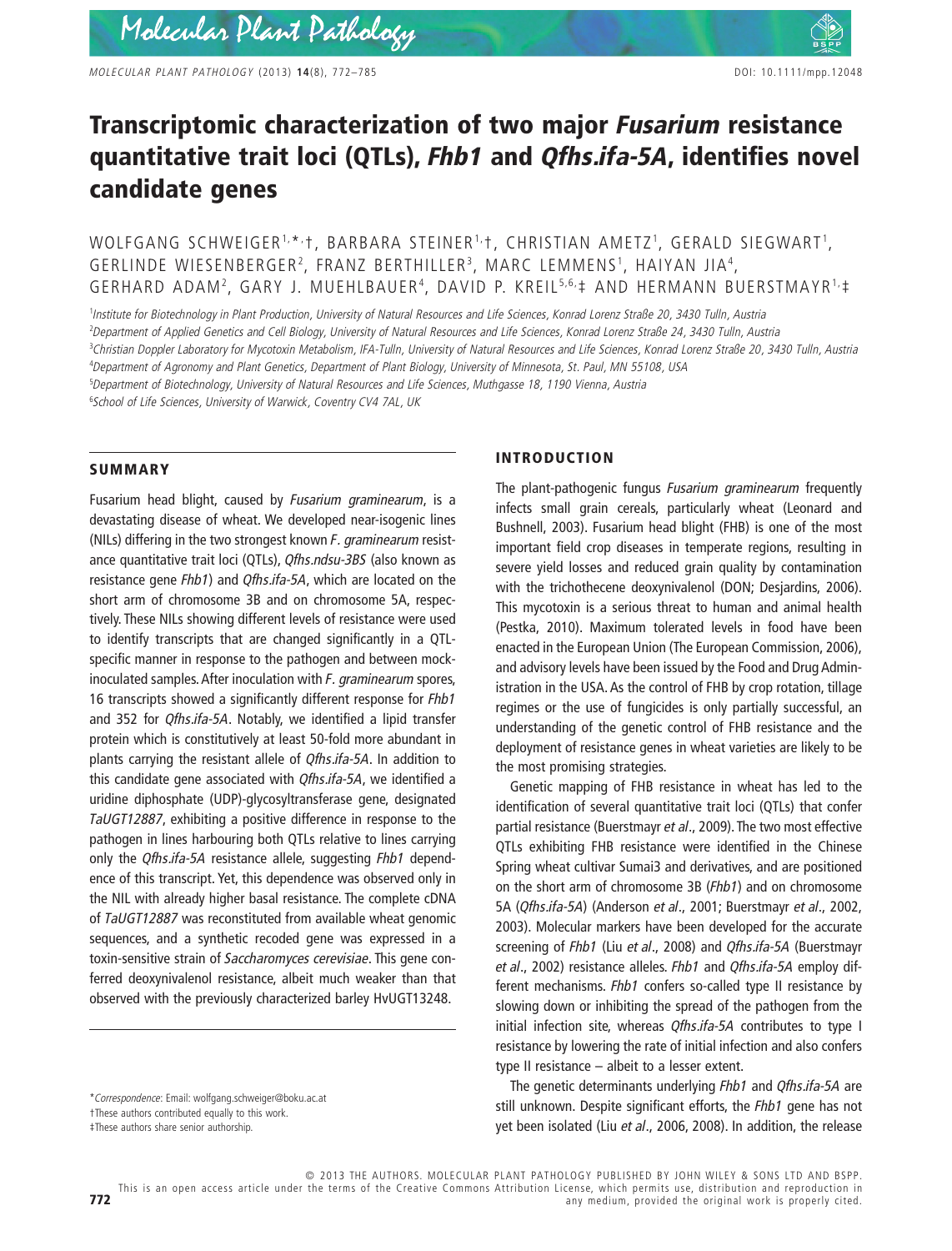of parts of the wheat chromosome 3BS sequence of the FHBsusceptible cultivar Chinese Spring, which should cover the *Fhb1* locus, has not led to new insights into the genetic determinants of *Fhb1* (Choulet *et al*., 2010).

Previous work has indicated that *Fhb1* plays a role in resistance against DON, a major virulence factor for *F. graminearum*. Lemmens *et al*. (2005) have shown that lines carrying the *Fhb1* resistant allele exhibit increased ability to conjugate DON into DON-3-glucoside (D3G). A highly DON-inducible barley uridine diphosphate-glycosyltransferase (UGT), capable of inactivating DON by transforming it to D3G, has been identified (Gardiner *et al*., 2010; Schweiger *et al*., 2010), and transgenic Arabidopsis carrying the barley UGT exhibits high DON resistance (Shin *et al*., 2012).

In contrast, a recent report has suggested that high levels of phenylpropanoids observed in *F. graminearum*-inoculated spikelets are responsible for the resistance conferred by *Fhb1*, which may be related to the also observed higher abundance of the biotic stress hormone jasmonic acid (JA; Gunnaiah *et al*., 2012). In addition, Xiao *et al*. (2013) have identified JA signalling, but not biosynthesis, as specific for *Fhb1*-related resistance. Yet, this is difficult to reconcile with the results of studies using pure toxin (Horevaj *et al*., 2012; Lemmens *et al*., 2005). Possibly, in heavily inoculated spikelets, resistance is quickly overcome before the induction and function of UGT. Thus, induced UGT activity may be required for the inactivation of DON diffusion ahead of hyphae into the surrounding tissue. Alternatively, Zhuang *et al*. (2013) have associated the downregulation of a pectin methyl esterase inhibitor gene in strains lacking *Fhb1* with the QTL. Overexpression in durum wheat of such a gene from *Actinidia chinensis* led to a reduction in FHB symptoms (Volpi *et al*., 2011). In addition, pathogenesis-related proteins and an ABC transporter have been found to be more abundant for the QTL (Gunnaiah *et al*., 2012), and an Rpg1 kinase homologue was mapped to the locus (Shen *et al*., 2006).

This report investigates transcriptional differences of nearisogenic lines (NILs) segregating for *Fhb1*, and is the first to investigate *Qfhs.ifa-5A*. We report a candidate gene – a lipid transfer protein (LTP) constitutively more abundant for the resistant *Qfhs.ifa-5A* allele. A UGT gene more responsive in the *Fhb1* background – if *Qfhs.ifa-5A* is also present – was identified and functionally tested by heterologous expression in yeast.

## **RESULTS**

# **Resistance QTLs in a near-isogenic background confer different resistance levels**

In an effort to identify genetic determinants underlying two validated FHB resistance QTLs in wheat, *Fhb1* and *Qfhs.ifa-5A*, we generated NILs from a cross of the susceptible spring wheat cv. Remus and the FHB resistant line CM-82036, carrying the *Fhb1* and *Qfhs.ifa-5A* QTLs. Four NILs from a BC<sub>5</sub>F<sub>2</sub> population were selected for the presence of the resistant alleles at both QTLs (NIL1), harbouring only the *Fhb1* (NIL2) or only the *Qfhs.ifa.5A* (NIL3) resistance allele, or carrying the susceptible alleles at both QTLs (NIL4) (Fig. 1A). Diversity Arrays Technology (DArT) marker analysis showed that the percentage of Remus alleles varied between 96.3% (NIL1) and 99.8% (NIL4).

To phenotypically assess the resistance levels, 150 heads per genotype were used to estimate disease progression, 12, 18 and 24 days after point inoculation of single spikelets with *F. graminearum* spores. NIL4 developed a similar phenotype to the susceptible cv. Remus, and NIL1 exhibited the highest level of resistance among NILs, but did not perform as well as the parent CM-82036, which developed, on average, only one diseased spikelet (not shown). Intermediate resistance levels were observed in NIL2 (*Fhb1*) and NIL3 (*Qfhs.ifa-5A*) (*t*-test, *P* ≤ 0.05; Fig. 1B). At maturity, kernels of whole wheat ears were investigated for DON and D3G content, which confirmed the phenotyping results. The more resistant line NIL1 exhibited the lowest DON content (on average 9.45 mg/kg) and the highest D3G/DON ratio (17%); NIL2 and NIL3 contained, on average, 20.25 mg/kg and 18.52 mg/kg DON, respectively, and ratios of 12% and 14% D3G/DON. The susceptible NIL4 showed the highest DON content (41.35 mg/kg) and the lowest D3G/DON ratio (8%).

However, inoculated samples from the time points used for the transcriptome analysis [72 h after inoculation (hai) and earlier] contained only trace amounts of DON.

# **Transcriptional characterization of the wheat response to** *F. graminearum*

We assessed QTL-specific differential transcript abundance between the four NILs related to treatment (*F. graminearum* vs. mock) and time point (8, 24 and 72 hai) in three individual replicates using the Affymetrix 61 K wheat GeneChip. Several examples are shown in Fig. 1C. In total, we identified 806 transcripts responding to *F. graminearum* infection in at least one time point when calculating the average (i.e. genotype-independent) differences in transcript abundance between *F. graminearum*- and mock-inoculated samples (adjusted  $P \leq 0.05$ ). The vast majority of these transcripts (792) were detected at 72 hai, less at 24 hai (62) and a few at 8 hai (29). The *Fhb1*- and *Qfhs.ifa-5A*-specific responses were generated by subtracting the *F. graminearum*/ mock contrast of NIL4 (susceptible QTL alleles) from either NIL2 (resistant *Fhb1* allele) or NIL3 (resistant *Qfhs.ifa-5A* allele) (Fig. 1A).The majority of transcripts identified with these contrasts showed a negative difference in response to *F. graminearum*, indicating a higher transcript accumulation in the presence of the susceptible QTL alleles (Table S1, see Supporting Information). We confirmed the observed differences by reverse transcription-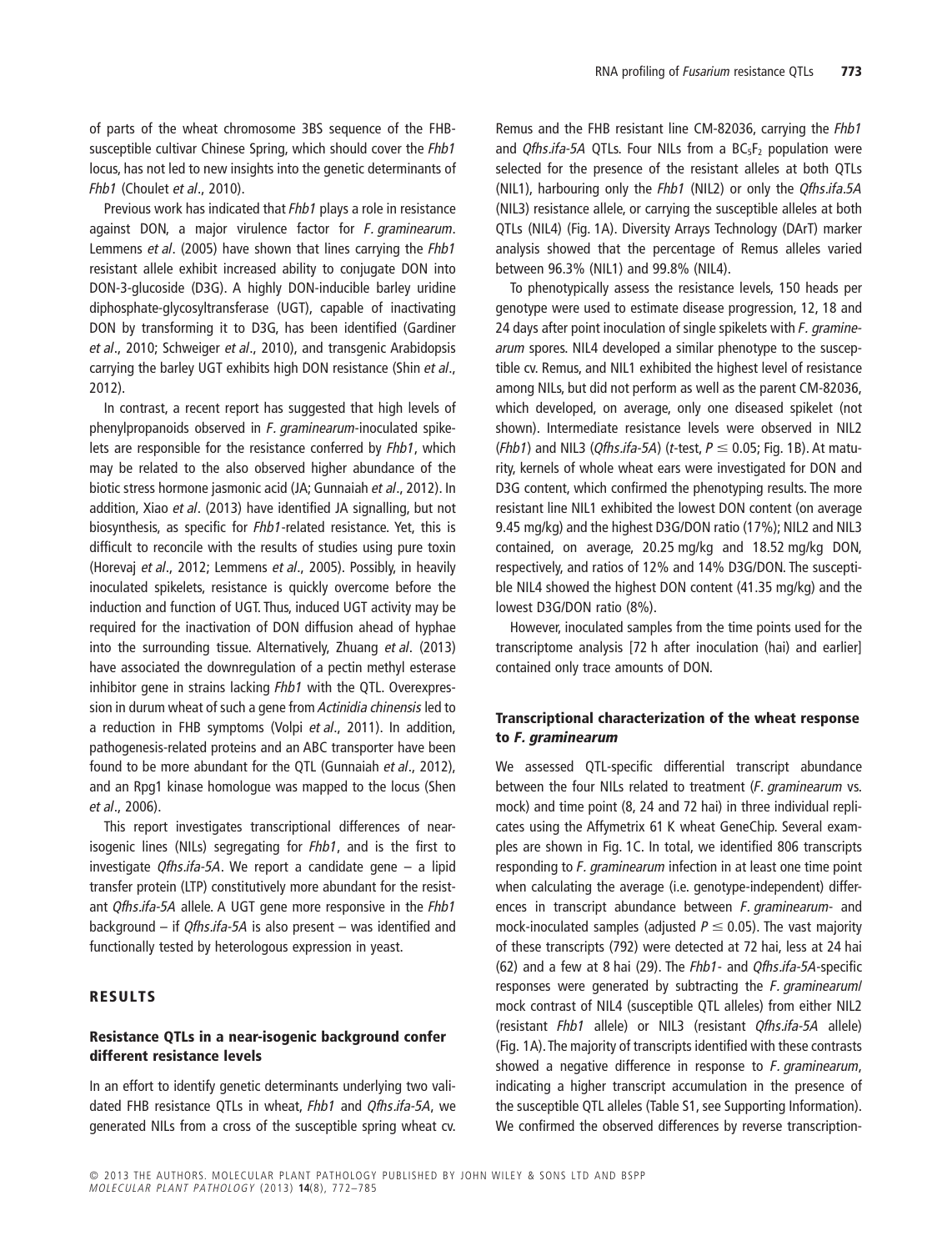

**Fig. 1** Characterization of near-isogenic lines (NILs) generated in this study. (A) Each NIL harbours a different composition of resistant (AA, BB) or susceptible (aa, bb) alleles of *Fhb1* and *Qfhs.ifa-5A*. The *Fusarium graminearum*specific responses for *Fhb1* and *Qfhs.ifa-5A* were calculated by comparing the *F. graminearum*/mock contrasts of the indicated lines. Differences in constitutive gene expression were calculated by comparing mock-inoculated samples of the same lines. The 'interaction' contrast indicates nonadditive effects between *Fhb1* and *Qfhs.ifa-5A* in NIL1 harbouring both resistance alleles. (B) Comparison of disease progression observed 18 days after inoculation in each of the NILs. (C) Heat map showing differential accumulation of exemplary transcripts between NILs at 72 h after inoculation (hai). The top panel represents *Fusarium*-responsive transcripts: Ta.12887.1.S1\_at, Ta.23272.1.S1\_at and Ta.22732.1.S1\_at (all significantly changed for *Qfhs.ifa-5A*). The bottom panel represents transcripts with constitutive differences in abundance: TaAffx.92377.1.S1\_at, Ta.6440.1.A1\_at, Ta.1282.4.S1\_at (all *Qfhs.ifa-5A*) and Ta.10270.1.A1\_at (*Fhb1*).

quantitative polymerase chain reaction (RT-qPCR) for a representative group of probe sets showing the highest relative changes. The investigated transcripts comprise *F. graminearum*induced and QTL-specific genes (Fig. S1A, see Supporting Information), and genes which are constitutively changed between mocktreated lines for one of the QTLs (Fig. S1B). Potentially, observed transcript levels can be confounded by single-feature polymorphisms (SFPs) that lead to different binding affinities to the probe sets. However, such SFPs were detected for only a few transcripts. Transcripts were functionally annotated and compared against available databases, and with annotations reported previously by Jia *et al*. (2009). For ease of comparison with Jia *et al*. (2009), we classified the annotated genes by their putative roles as related to defence. In total, we identified 207 genes with a proposed role in defence and 264 involved in other categories (Table S2, see Supporting Information).

# **Broad and late defence mechanisms are mounted in the absence of the** *Qfhs.ifa-5A* **QTL**

The contrast to detect *Qfhs.ifa-5A* gene-specific expression was calculated by subtracting the *F. graminearum*/mock contrast of NIL4 from the *F. graminearum*/mock contrast of NIL3 with the resistant *Qfhs.ifa-5A* allele, and detected 352 transcripts as differently regulated. Of these, 339 were detected at 72 hai and, with one exception (Ta.9975.2.S1\_at, unknown), all showed a negative difference in response, indicating a higher induction or more sustained expression in the more susceptible genotype lacking *Qfhsifa.5A* resistance. These 338 genes (Table S3, see Supporting Information) encode a variety of defence-related proteins.

Twenty-one probe sets correspond to genes involved in the phenylpropanoid pathway, including multiple transcripts encoding phenylalanine ammonia lyases (PALs), the first dedicated step in the pathway. Only two more genes in this pathway that were not *Qfhs.ifa-5A* specific were identified when calculating the average differences in transcript abundance between *F. graminearum*- and mock-inoculated samples across all lines. Most of the identified transcripts involved in the production of ethylene (ET) and JA showed higher accumulation for the susceptible *Qfhs.ifa-5A* allele (one and nine transcripts, respectively). Similarly, *F. graminearum*responsive transcripts potentially involved in DON detoxification were found to be predominantly more abundant in lines harbouring the susceptible *Qfhs.ifa-5A* allele. These transcripts correspond to 12 UGTs (from a total of 14 UGTs detected), three MATE-type transporter genes (three) and nine pleiotropic drug resistance transporter genes (18).

In contrast, transcripts corresponding to pathogenesis-related proteins were, in most cases, detected as a general response to the pathogen and not by the *Qfhs.ifa-5A*-specific contrast. These included the subclasses of chitinases, glucanases, thaumatin and thaumatin-like proteins, as well as LTPs, which are involved in the early interaction with the pathogen (Walter *et al*., 2010). However, the expression of germin-like proteins and protease inhibitors was almost exclusively detected in the more vulnerable line carrying the susceptible *Qfhs.ifa-5A* allele (see also Table S2).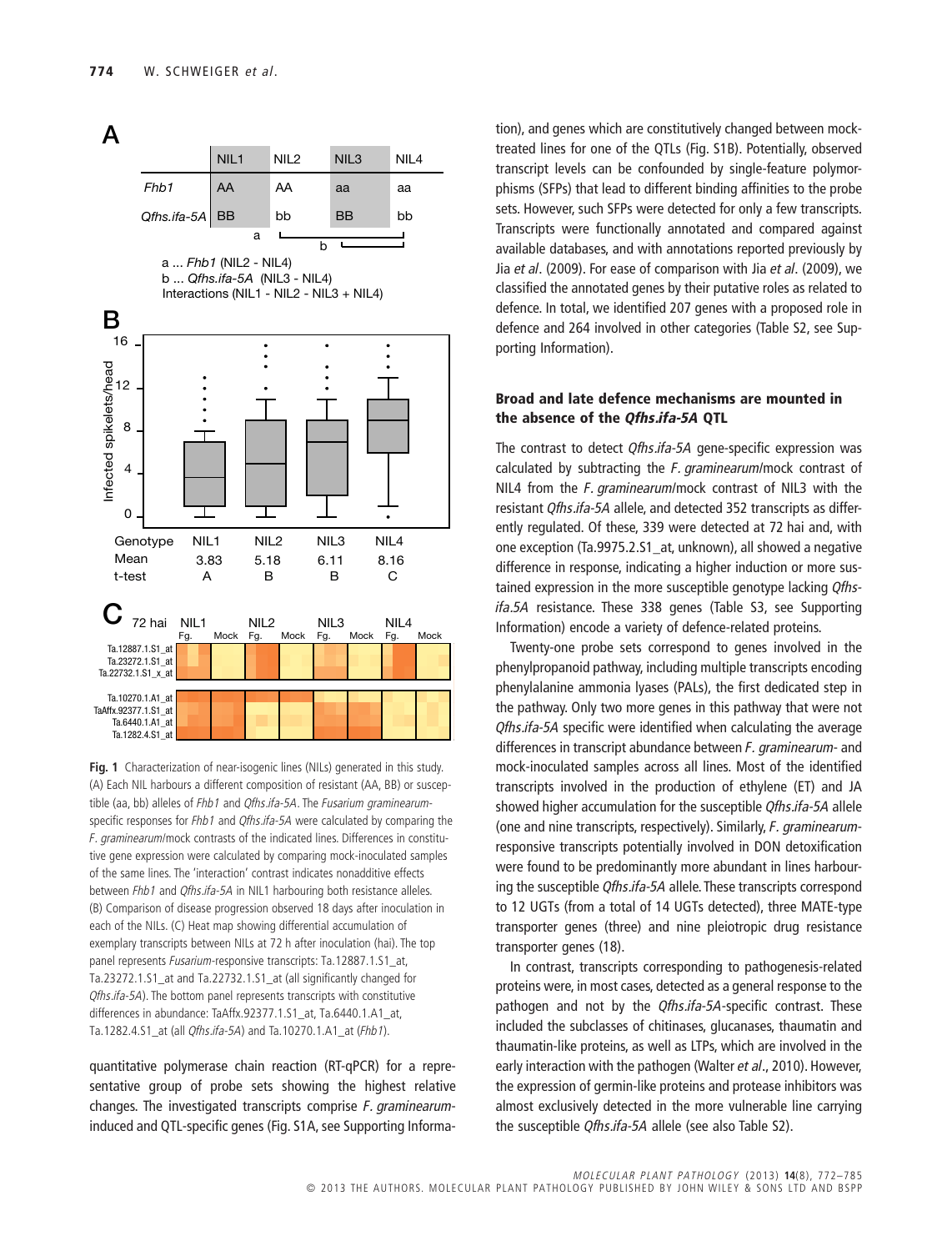| Affymetrix ID           | Annotationt                                                              | Classification | FC,<br>8 hai‡ | FC,<br>24 hai | FC,<br>72 hai | Significant<br>in other<br>contrasts | Mapped<br>to |
|-------------------------|--------------------------------------------------------------------------|----------------|---------------|---------------|---------------|--------------------------------------|--------------|
| Ta.9975.2.S1 at         | Unknown                                                                  | Unknown        | 1.51          | 0.95          | 6.28          |                                      |              |
| Ta.14573.1.S1 at        | Hsp20/ $\alpha$ -crystallin family protein (Oryza sativa)                | Defence        | 0.23          | 0.80          | 1.68          |                                      |              |
| Ta.13859.1.A1 at        | OsCML16; calmodulin-related calcium sensor<br>protein (Oryza sativa)     | Regulatory     | 2.94          | 0.64          | 1.30          | $-Fhb1$ (24 hai)                     |              |
| Ta.16827.1.S1 s at      | Unknown                                                                  | Unknown        | 0.75          | 0.35          | 1.25          |                                      |              |
| Ta.10311.1.S1 at        | Stress-responsive A/B barrel domain-containing<br>protein (Oryza sativa) | Unknown        | 2.65          | 1.01          | 1.16          |                                      |              |
| Ta.13426.1.S1 s at      | Os04q0119500 protein (Oryza sativa)<br>(UniRef90 Q7XTJ2)                 | Unknown        | 3.14          | 0.89          | 1.09          |                                      |              |
| TaAffx.64985.1.S1 at    | Putative uncharacterized protein (Zea mays)<br>(UniRef90 B4FQP2)         | Regulatory     | 0.17          | 2.02          | 1.00          |                                      |              |
| Ta.9389.1.S1 at         | Seed maturation protein PM41 (Oryza sativa)                              | Development    | 2.20          | 0.31          | 0.98          |                                      |              |
| Ta.20205.1.A1 s at      | VER2 (Triticum aestivum) (UniRef90 080370)                               | Development    | 1.14          | 0.48          | 0.95          |                                      |              |
| Ta.24801.1.S1 at        | Hsp20/ $\alpha$ -crystallin family protein (Oryza sativa)                | Defence        | 0.25          | 0.95          | 0.90          |                                      |              |
| Ta.5004.1.S1 at         | Thiol protease SEN102 precursor (Oryza sativa)                           | Metabolism     | 0.26          | 1.70          | 0.89          | $-Fhb1$ (8 hai)                      |              |
| Ta.5004.3.S1 a at       | Thiol protease SEN102 precursor (Oryza sativa)                           | Metabolism     | 0.47          | 1.19          | 0.88          | $-Fhb1$ (8 hai)                      |              |
| TaAffx.112045.1.S1 x at | Glutathione-S-transferase (Oryza sativa)                                 | Defence        | 3.20          | 1.23          | 0.03          | $+fhb1$ (8 hai)                      |              |
| Ta.5610.1.S1 at         | Nonsymbiotic haemoglobin 2 (Oryza sativa)                                | Miscellaneous  | 7.01          | 0.40          | 0.02          |                                      | 4BL, 4DL     |

**Table 1** Transcripts exhibiting a differential response for *Qfhs.ifa-5A\** (adjusted *P* ≤ 0.05, ≥2 fold change, FC) after inoculation with *Fusarium graminearum* spores**.**

\*The expression ratio was calculated from the *F. graminearum*/mock response observed in NIL3 (resistant *Qfhs.ifa-5A* allele) and the response provided by NIL4 (susceptible allele). Genes more abundant in the absence of *Qfhs.ifa-5A* at 72 hai are excluded here and provided in Table S3 (see Supporting Information).

 $\dagger$ Annotations were assigned if the *E* value from the BLASTX results was  $\leq 10^{-10}$ ; otherwise the transcripts were denominated as 'unknown'.

‡Differences in response are the means of three biological replicates. Statistically significant values are given in bold type.

§-/+ indicates significant positive/negative differences in response for the indicated contrast.

¶Map locations were identified by searching the mapped expressed sequence tag (EST) database of Graingenes for the probe set sequences using BLASTN and an *E* cut-off of  $\leq 10^{-10}$ .

At time points other than 72 hai, five probe sets with a positive difference in response to *F. graminearum* were identified for *Qfhs.ifa-5A* (8 hai), indicating higher accumulation for the resistant allele. These encoded a stress-responsive A/B barrel domaincontaining protein, a calmodulin-related calcium sensor protein, a glutathione-*S*-transferase (GST), a nonsymbiotic haemoglobin and one unknown protein. Notably, two of these genes also exhibited a negative difference at 72 hai, with higher accumulation in the genotype with the susceptible *Qfhs.ifa-5A* allele (Ta.5610.1.S1\_at, nonsymbiotic haemoglobin 2 and TaAffx.112045.1.S1\_x\_at, GST). *Fusarium graminearum*-responsive transcripts exhibiting a significant difference in response for *Qfhs.ifa-5A* are summarized in Table 1.

# **An LTP is constitutively more abundant in the presence of** *Qfhs.ifa-5A*

Twenty-eight genes were constitutively more and 63 less abundant in the presence of the resistant allele when comparing mockinoculated samples of NIL3 and NIL4 differing in *Qfhs.ifa-5A* (Table S4, see Supporting Information, and Table 2, which summarizes the group of more abundant transcripts). Of these, 16 probe sets corresponded to defence-related genes, including three heat shock proteins more abundant only at 8 hai (two isogenes) or 72 hai (one isogene). The largest difference in transcript abundance was

observed for Ta.1282.4.S1\_at, which corresponds to an LTP. The probe set derives from an expressed sequence tag (EST) (GenBank accession CA635994), which is identical to the gene model of TaLTP9.4a (GenBank accession AJ852541, cv. Apache; Boutrot *et al*., 2007). We used specific primers for the 5′ untranslated region (UTR) published for TaLTP9.4a to map Ta.1282.4.S1\_at to the long arm of chromosome 5A using a collection of Chinese Spring nulli-tetra lines. Deletion bin mapping of this gene using four Chinese Spring deletion lines for 5AS and five deletion lines for 5AL produced the specific PCR fragment for all lines investigated, suggesting that this gene is located on the pericentromeric region of 5AL. The gene model of this LTP contains one 440-bp intron, which separates the 369-bp coding sequence (CDS) into two exons of 360 and 9 bp. Resequencing of cloned PCR products from both the resistant CM-82036 and the susceptible Remus identified two highly similar LTP genes, which exist in both genotypes. These genes, potentially paralogues positioned on the same locus, differ in two and six single-nucleotide polymorphisms (SNPs), respectively, from the EST template (Fig. S2, see Supporting Information).

# *Fusarium graminearum***-responsive** *Fhb1***-specific transcripts**

The *F. graminearum*-specific and *Fhb1*-dependent response was generated by subtracting the *F. graminearum/*mock contrast of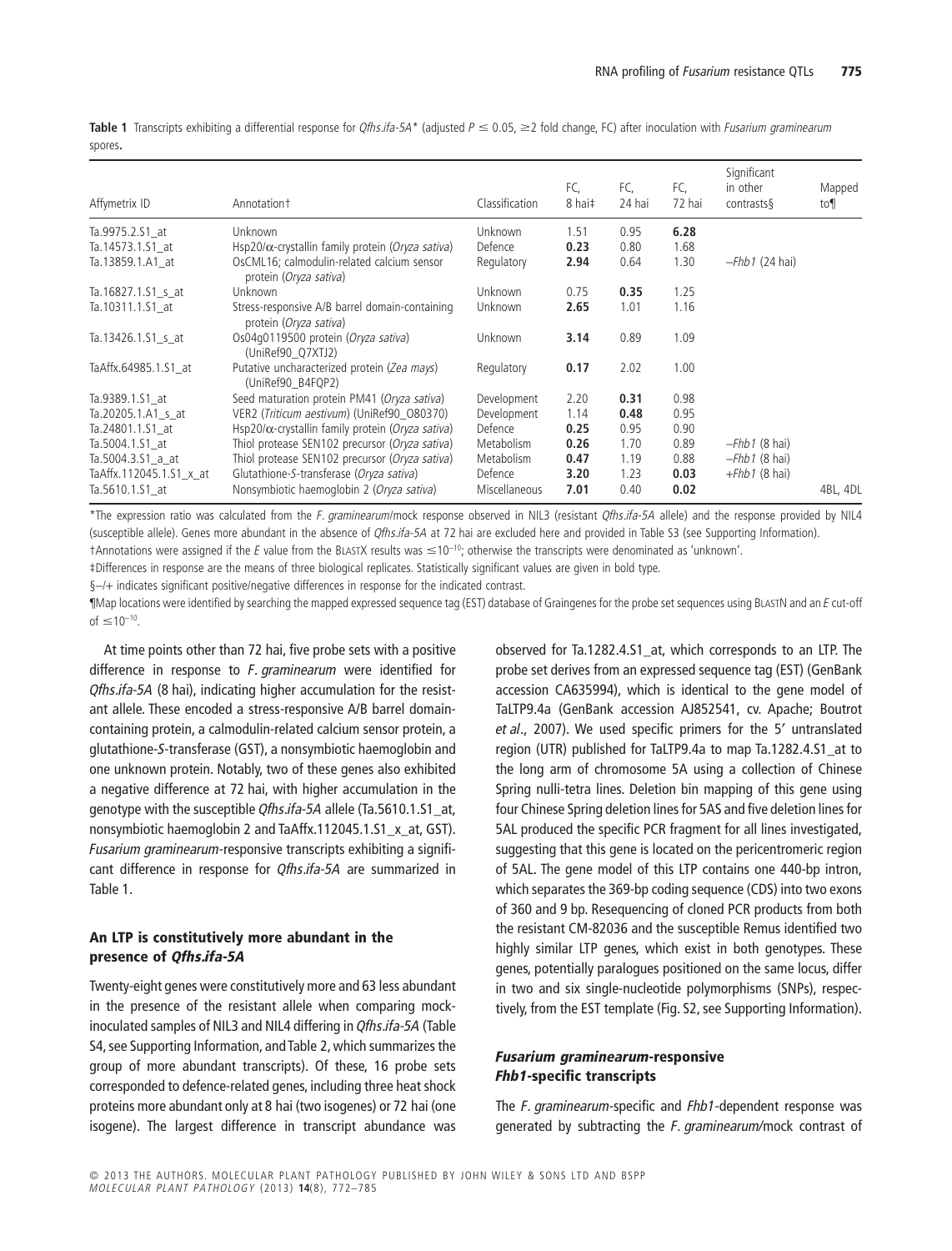|  |  |  |  |  | Table 2 Transcripts constitutively more abundant (adjusted $P \le 0.05$ , $\ge 2$ fold change, FC) in the presence of the resistance alleles of either Fhb1 or Qfhs.ifa-5A*. |  |
|--|--|--|--|--|------------------------------------------------------------------------------------------------------------------------------------------------------------------------------|--|
|--|--|--|--|--|------------------------------------------------------------------------------------------------------------------------------------------------------------------------------|--|

| Affymetrix ID                                             | Annotationt                                                                                                                             | Classification                                         | FC,<br>8 hai‡ | FC,<br>24 hai | FC,<br>72 hai | SFPS | Mapped to¶         |
|-----------------------------------------------------------|-----------------------------------------------------------------------------------------------------------------------------------------|--------------------------------------------------------|---------------|---------------|---------------|------|--------------------|
|                                                           |                                                                                                                                         |                                                        |               |               |               |      |                    |
| Constitutively changed for Fhb1<br>Ta.28411.1.A1_at       | OsCML16; calmodulin-related calcium sensor protein<br>(Oryza sativa)                                                                    | Regulatory                                             | 33.53         | 95.9          | 53.74         | 11   |                    |
| Ta.22694.1.A1 at                                          | Unknown                                                                                                                                 | Unknown                                                | 30.91         | 21.96         | 36.91         | 5    |                    |
| Ta.13161.1.S1_at                                          | Putative extensin-like cell wall protein (Jia et al., 2009)                                                                             | Cell wall                                              | 21.24         | 23.13         | 36.24         | 8,9  |                    |
| Ta.10270.2.A1_a_at                                        | Wax synthase (Oryza sativa)                                                                                                             | Metabolism                                             | 5.62          | 6.42          | 6.1           |      |                    |
| Ta.10270.1.A1_at                                          | Putative uncharacterized protein Sb02q001860<br>(Sorghum bicolor) (UniRef90_C5X8N1)                                                     | Unknown                                                | 5.15          | 5.18          | 4.94          |      |                    |
| TaAffx.654.1.S1 at                                        | Unknown                                                                                                                                 | Unknown                                                | 2.89          | 2.65          | 2.99          |      | 5DL                |
| TaAffx.12498.2.S1 at                                      | Unknown                                                                                                                                 | Unknown                                                | 2.54          | 2.41          | 2.84          |      |                    |
| Ta.5633.1.S1 a at                                         | Unknown                                                                                                                                 | Unknown                                                | 1.02          | 3.76          | 2.7           |      |                    |
| Ta.25791.1.A1 at                                          | Unknown                                                                                                                                 | Unknown                                                | 3.15          | 4.83          | 2.55          | 10   |                    |
| TaAffx.130179.1.A1_at                                     | Putative uncharacterized protein (Oryza sativa Indica<br>Group) (UniRef90_A2YVE1)                                                       | Unknown                                                | 1.86          | 2.29          | 2.55          |      |                    |
| TaAffx.86734.1.S1_at                                      | Unknown                                                                                                                                 | Unknown                                                | 2.14          | 2.11          | 2.06          |      |                    |
| TaAffx.12498.1.S1_s_at                                    | Unknown                                                                                                                                 | Unknown                                                | 2.13          | 1.99          | 1.89          |      |                    |
| Ta.13263.2.A1_a_at                                        | Unknown                                                                                                                                 | Unknown                                                | 1.39          | 2.25          | 1.39          |      |                    |
| Ta.9389.1.S1_x_at                                         | Seed maturation protein PM41 (Oryza sativa)                                                                                             | Development                                            | 0.33          | 2.67          | 1.2           |      |                    |
| TaAffx.616.2.S1_s_at                                      | Hypothetical protein (Jia et al., 2009)                                                                                                 | Unknown                                                | 0.58          | 2.83          | 1.12          |      |                    |
| Ta.28659.3.S1_x_at                                        | Subtilisin-chymotrypsin inhibitor 2 (Jia et al., 2009)                                                                                  | Defence                                                | 0.44          | 3.54          | 1.05          |      |                    |
| Ta.9389.1.S1_at<br>Constitutively changed for Qfhs.ifa-5A | Seed maturation protein PM41 (Oryza sativa)                                                                                             | Development                                            | 0.3           | 2.44          | 1.04          |      |                    |
| Ta.1282.4.S1_at                                           | Nonspecific lipid transfer protein (Triticeae)<br>(UniRef90_Q42848)                                                                     | Defence                                                | 51.75         | 70.04         | 65.85         | 4,6  |                    |
| Ta.6440.1.A1_at                                           | Os09q0436400 protein (Oryza sativa Japonica Group)<br>(UniRef90_Q0J1J3)                                                                 | Unknown                                                | 34.52         | 29.3          | 41.21         | 8    |                    |
| Ta.27806.1.A1_at                                          | Unknown                                                                                                                                 | Unknown                                                | 5             | 13            | 21            |      |                    |
| TaAffx.68700.1.S1 at                                      | Expressed protein (Oryza sativa)                                                                                                        | Unknown                                                | 9.92          | 19.24         | 17.4          |      |                    |
| TaAffx.36760.1.S1 at                                      | RCN1 Centroradialis-like1 homologous to TFL1 gene;<br>contains Pfam profile PF01161:<br>phosphatidylethanolamine-binding (Oryza sativa) | Regulatory                                             | 3.2           | 6.31          | 7.26          |      | 2AL, 2DL, 4AL      |
| Ta.11043.1.A1_at                                          | Unknown                                                                                                                                 | Unknown                                                | 5.28          | 6.67          | 5.8           |      |                    |
| TaAffx.70660.1.S1_at                                      | Hsp20/ $\alpha$ -crystallin family protein (Oryza sativa)                                                                               | Defence                                                | 1.5           | 1.03          | 4.77          |      |                    |
| TaAffx.92377.1.S1_at                                      | Predicted protein (Populus trichocarpa)<br>(UniRef90_B9GJ95)                                                                            | Regulatory                                             | 3.74          | 4.23          | 4.41          |      |                    |
| TaAffx.9181.1.S1_at                                       | Unknown                                                                                                                                 | Unknown                                                | 3.61          | 3.13          | 4.19          | 7    |                    |
| Ta.5776.1.S1_at                                           | Unknown                                                                                                                                 | Unknown                                                | 0.96          | 1.03          | 3.81          |      |                    |
| Ta.25955.1.A1_at                                          | Unknown                                                                                                                                 | Unknown                                                | 2.7           | 1.93          | 2.82          |      |                    |
| Ta.23102.1.S1_at                                          | HEAT repeat family protein (Oryza sativa)                                                                                               | Miscellaneous                                          | 5.4           | 2.37          | 2.64          |      | 2DS, 5AS, 5BS, 5DS |
| TaAffx.23477.1.S1_at                                      | Unknown                                                                                                                                 | Unknown                                                | 2.53          | 2.62          | 2.53          |      |                    |
| Ta.6352.3.A1_a_at                                         | XH domain-containing protein (Oryza sativa)                                                                                             | Regulatory                                             | 2.42          | 2.7           | 2.51          |      |                    |
| TaAffx.86453.1.S1_s_at                                    | Unknown                                                                                                                                 | Unknown                                                | 1.92          | 2.89          | 2.24          |      |                    |
| Ta.5597.1.S1 at                                           | Auxin-repressed protein (Oryza sativa)                                                                                                  | Unknown                                                | 1.62          | 1.72          | 2.15          | 7    | 4DL, 6BS           |
| Ta.12038.1.A1_at                                          | MDR-like ABC transporter (Oryza sativa)                                                                                                 | Putative trichothecene<br>detoxification and transport | 1.86          | 2.13          | 2.06          |      |                    |
| Ta.5281.1.S1_at                                           | Hydrolase, $\alpha$ / $\beta$ fold family domain-containing protein<br>(Oryza sativa)                                                   | Metabolism                                             | 3.42          | 3.91          | 1.85          |      |                    |
| Ta.4381.2.S1_a_at                                         | Unknown                                                                                                                                 | Unknown                                                | 2.5           | 2.13          | 1.74          |      | 7AS                |
| Ta.29578.2.S1_at                                          | Nonsymbiotic haemoglobin 2 (Oryza sativa)                                                                                               | Miscellaneous                                          | 0.84          | 2.06          | 1.7           |      |                    |
| Ta.867.1.A1_at                                            | Nucleotide pyrophosphatase/phosphodiesterase<br>(Andropogoneae) (UniRef90_B6U857)                                                       | Metabolism                                             | 2.39          | 2.41          | 1.68          |      |                    |
| Ta.13156.1.S1_at                                          | Unknown                                                                                                                                 | Unknown                                                | 2.13          | 1.96          | 1.64          |      |                    |
| Ta.8274.1.A1_at                                           | Unknown                                                                                                                                 | Unknown                                                | 2.37          | 2.26          | 1.56          |      |                    |
| Ta.540.1.S1_at                                            | Unknown                                                                                                                                 | Unknown                                                | 2.02          | 1.34          | 1.53          |      | 1AL, 3AS           |
| Ta.19896.1.A1_at                                          | Os09q0425200 protein (Oryza sativa)<br>(UniRef90_Q69PC6)                                                                                | Unknown                                                | 2.24          | 1.48          | 1.36          |      |                    |
| Ta.24801.1.S1_at                                          | Hsp20/ $\alpha$ -crystallin family protein (Oryza sativa)                                                                               | Defence                                                | 4.55          | 1.03          | 1.36          |      |                    |
| Ta.11111.1.A1 at                                          | RCN4 Centroradialis-like1 homologous to TFL1 gene<br>(Oryza sativa)                                                                     | Development                                            | 2.92          | 1.81          | 1             |      |                    |
| Ta.14573.1.S1 at                                          | Hsp20/ $\alpha$ -crystallin family protein (Oryza sativa)                                                                               | Defence                                                | 4.77          | 1.29          | 0.86          |      |                    |

\*The expression ratios were calculated by comparing mock-treated samples of NIL2 (resistant *Fhb1* allele) or NIL3 (resistant *Qfhs.ifa-5A* allele) with NIL4 (susceptible alleles).

†Annotations were assigned if *E* from the BLASTX results was ≤10<sup>-10</sup>; otherwise, the transcripts were denominated as 'unknown'.

‡Differences in transcript abundance are the means of three biological replicates. Statistically significant values are given in bold type.

§Numbers in the single-feature polymorphism (SFP) column indicate for which probes SFPs were detected.

 $\P$ Map locations were identified by searching the mapped expressed sequence tag (EST) database of Graingenes for the probe set sequences using BLASTN and a  $E \le 10^{-10}$ .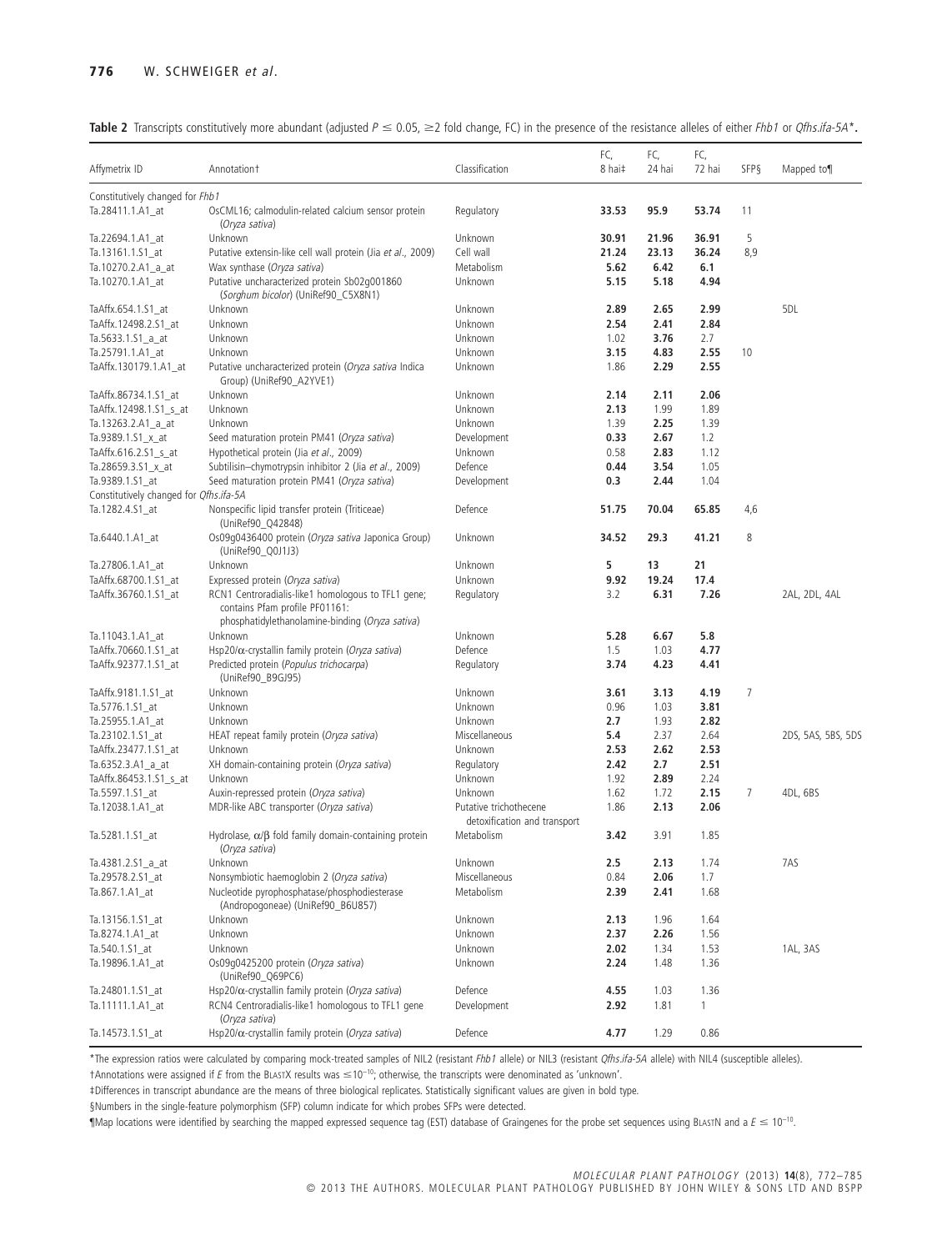NIL4 (both susceptible QTL alleles) from the *F. graminearum/*mock contrast derived from NIL2 (resistant *Fhb1* allele). We identified 16 transcripts exhibiting a differential response for *Fhb1* (Table 3). At 8 hai, only one transcript exhibited a positive difference in response (TaAffx.112045.1.S1\_x\_at; GST), and two probe sets had a negative difference in response (Ta.5004.1.S1\_at; Ta.5004.1.S1\_x\_at; thiol protease precursors). With one exception (Ta.14071.1.S1\_x\_at; integral membrane protein), all of the transcripts identified at 72 hai (12) and 24 hai (two) showed a negative difference in response, indicating less accumulation in the line carrying the resistant *Fhb1* allele compared with the line carrying the susceptible allele.

Fifty-four transcripts exhibited constitutive *Fhb1*-dependent differences in abundance, when comparing mock-inoculated samples of NIL2 and NIL4. Most transcripts showed a consistent expression pattern throughout all time points (Table S5, see Supporting Information). Of these 54 transcripts, 17 were constitutively more abundant in the presence of the resistant *Fhb1* allele (Table 2). These transcripts encode, for instance, an extensin-like cell wall protein, a wax synthase, a calmodulin-related calcium sensor protein, a subtilisin–chymotrypsin inhibitor (only detected for 24 hai), two seed maturation proteins and 11 proteins of unknown function.

To identify Affymetrix probe sets mapping in close vicinity to the physical positions of markers linked to *Fhb1*, we employed the available partial genomic sequence of chromosome 3B of cv. Chinese Spring (Choulet *et al*., 2010), which included the region harbouring *Fhb1*. We located markers *sts32*, *sts66*, *sts194*, *sts142*, *sts80*, *sts189* and *umn10* (Liu *et al*., 2006, 2008) on ctg0954b of 3BS (GenBank accession FN564434, Fig. 2). The markers span a distance of 2.94 megabases (*sts66* to *sts189*) and the region comprising the putative *Fhb1* region spans about 274 kb (*sts32* to *umn10*). From the genes represented on the 61 K wheat GeneChip, we mapped 35 with at least 98% identity to ctg0954b. Four of the 35 mapped transcripts were changed significantly for *Fhb1* in our experiments, including TaAffx.12498.2.S1\_at and Ta.22694.1.A1\_at (constitutively more abundant for the resistant *Fhb1* allele, both unknown) and Ta.28185.1.S1\_at and Ta.6066.2.S1\_a\_at (constitutively more abundant for the susceptible allele, splicing factor and unknown, respectively; Fig. 2). The majority of transcripts changed for *Fhb1* could not be mapped to the interval. Only eight GeneChip probe sets correspond to the 54 annotated genes on the contig.

# **Interaction effects between both QTLs identify additional** *Fhb1***-associated candidates**

We also investigated whether the combined QTLs in NIL1 exhibited interaction effects between *Fhb1* and *Qfhs.ifa-5A* when compared with the transcript accumulation observed for single QTL contrasts. These were calculated by subtracting the *F. graminearum*/mock contrasts observed in NIL2 (*Fhb1*) and NIL3 (*Qfhs.ifa-5A*) from the contrast observed in NIL1 (both resistant alleles; interactions = NIL1 – NIL2 – NIL3 + NIL4; adjusted  $P \leq$  0.05). The pathogen-responsive and constitutively changed transcripts are given in Tables S6 and S7, respectively (see Supporting Information).

Twenty-three of the *F. graminearum*-responsive transcripts that showed interaction effects at 72 hai were similarly abundant at high levels in both lines lacking the 5A resistance (NIL2 and NIL4). Hence, the interaction contrast is generated by the difference between NIL1 and NIL3, indicating potential *Fhb1* dependence (for instance, Ta.12887.1.S1 at; Fig. 1C). We tested whether these genes were also changed significantly for *Fhb1* in the genetic background with the resistant *Qfhs.ifa-5A* allele by calculating the difference in response to *F. graminearum* between NIL1 and NIL3 (which also includes potential interaction effects; Table S8, see Supporting Information). This contrast identified the same three UGTs, two GSTs, two P450 monooxygenases and a laccase protein, as well as three metabolism-related proteins and four unknown. The annotated gene with the highest difference in response was TaAffx.111585.1.S1. A similar contrast was also generated for *Qfhs.ifa-5A* in the background of *Fhb1* (NIL1 – NIL2; Table S9, see Supporting Information), which, however, did not yield additional candidates.

# **The** *Fhb1***-associated TaUGT12887 confers weak resistance to DON**

BLASTN analysis identified TaAffx.111585.1.S1\_at as well as Ta.12887.1.S1\_at as close homologues to *HvUGT13248*, a barley gene encoding a UGT with a proven ability to inactivate DON (Schweiger *et al*., 2010). As resistance conferred by *Fhb1* has been shown previously to be correlated with greater ability to glucosylate DON (Lemmens *et al*., 2005), both probe sets were attractive starting points for further investigations. Reconstruction of the gene models using the publically available genomic 454 sequences [\(http://www.cerealsdb.uk.net\)](http://www.cerealsdb.uk.net) of cv. Chinese Spring showed that the ESTs corresponding to both probe sets originated from the same gene. The assembled gene model contained two introns, which separated a large first exon (705 bp) and two smaller exons of 385 and 338 bp in length. The encoded open reading frame (ORF) (1428 bp) was designated *TaUGT12887* (GenBank accession JX624788).We used a collection of nulli-tetra and ditelosomic lines to map *TaUGT12887* to chromosome 5BL. Resequencing of PCR products from both parental genotypes of the mapping population showed that the coding sequence was identical in Chinese Spring and the two parental lines used in this study, CM-82036 and Remus.

To test whether *TaUGT12887* encodes a protein with the ability to inactivate DON, we recoded the sequence for optimal expression in yeast. The toxin-sensitive *Saccharomyces cerevisiae* strain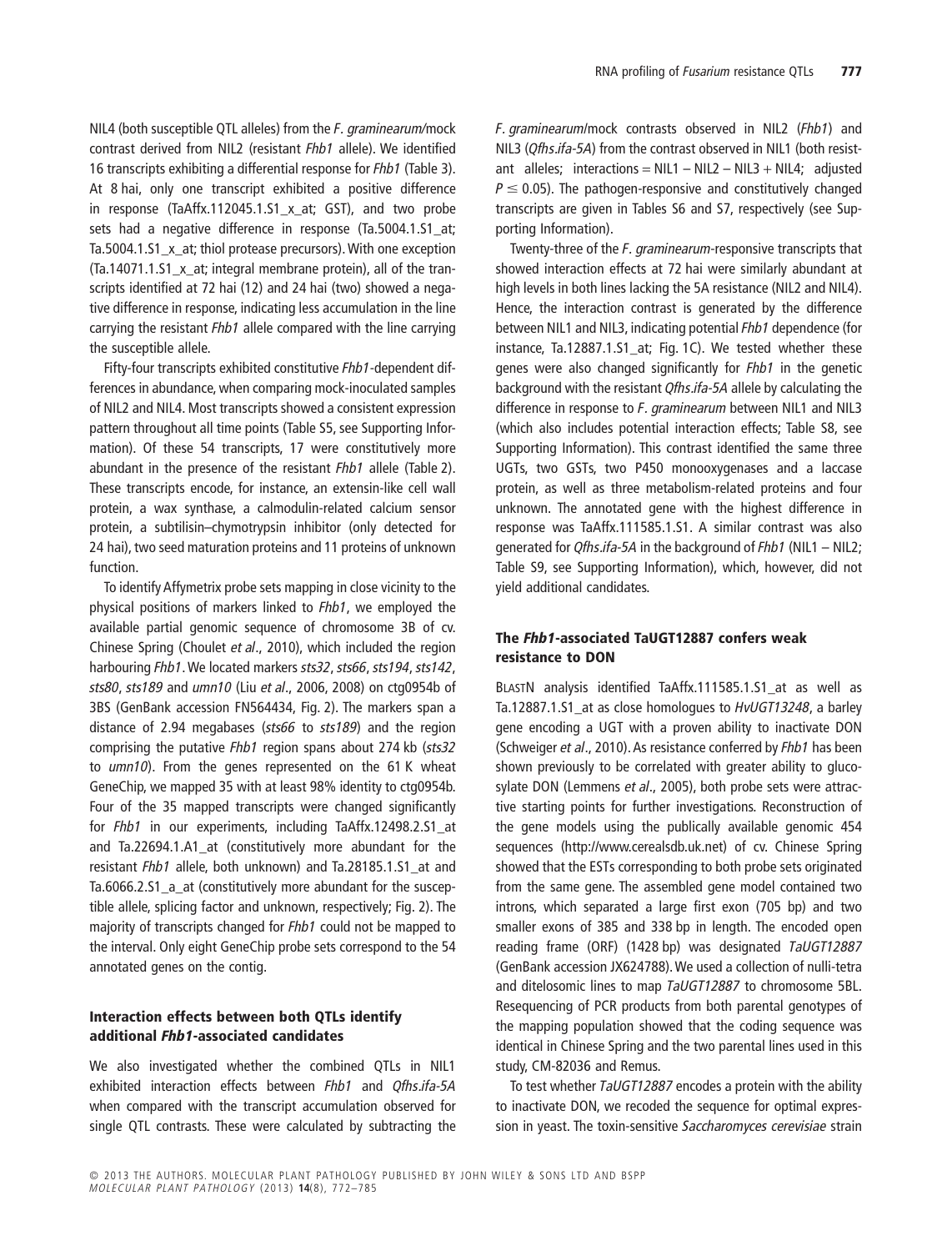| Affymetrix ID                   | Annotationt                                                                                                                                                                                                                                                                                                                                                                           | Classification                                                                 | 8 hai‡         | 24 hai<br>낲 | 72 hai | Significant in other<br>contrasts§                                        | Mapped to          |
|---------------------------------|---------------------------------------------------------------------------------------------------------------------------------------------------------------------------------------------------------------------------------------------------------------------------------------------------------------------------------------------------------------------------------------|--------------------------------------------------------------------------------|----------------|-------------|--------|---------------------------------------------------------------------------|--------------------|
| Ta. $14071.1.51 \times d$       | Integral membrane protein DUF6-containing<br>Sativa)<br>protein, expressed (Oryza                                                                                                                                                                                                                                                                                                     | Metabolism                                                                     | 1.37           | 1.24        | 3.17   |                                                                           |                    |
| Ta.13859.1.A1_at                | OsCML16; calmodulin-related calcium sensor<br>protein (Oryza sativa)                                                                                                                                                                                                                                                                                                                  | Regulatory                                                                     | 1.12           | 0.20        | 1.28   | $-Q$ fhs.ifa-5A (8 hai)                                                   |                    |
| TaAffx.616.2.S1 s at            | Hypothetical protein (Jia et al., 2009)                                                                                                                                                                                                                                                                                                                                               | Unknown                                                                        | 1.49           | 0.27        | 1.16   |                                                                           |                    |
| TaAffx.112045.1.S1_x_at         | Glutathione-S-transferase (Oryza sativa)                                                                                                                                                                                                                                                                                                                                              | Defence                                                                        | 3.26           | 1.58        | 1.11   | $-\mathcal{Q}$ ths.ifa-5A (72 hai)<br>+ $Qfhs.if a$ -5A $(8 \text{ hai})$ |                    |
| $Ta.5004.1.51$ $at$             | Thiol protease SEN102 precursor (Oryza sativa)                                                                                                                                                                                                                                                                                                                                        | Metabolism                                                                     | 0.29           | 1.52        | 0.83   | $-Q$ fhs.ifa-5A (8 hai)                                                   |                    |
| Ta.5004.3.S1 a at               | Thiol protease SEN102 precursor (Oryza sativa)                                                                                                                                                                                                                                                                                                                                        | Metabolism                                                                     |                | 1.24        | 0.79   | $-Q$ fhs.ifa-5A (8 hai)                                                   |                    |
| TaAffx.106424.1.S1_at           | Acid phosphatase-like (Jia et al., 2009)                                                                                                                                                                                                                                                                                                                                              | Metabolism                                                                     | $0.41$<br>0.94 | 1.13        | 0.49   | $-Q$ fhs.ifa-5A (8 hai)                                                   |                    |
| Ta.8866.1.S1 at                 | Protease inhibitor-like protein (Jia et al., 2009)                                                                                                                                                                                                                                                                                                                                    | Defence                                                                        |                | 0.95        |        | $-Q$ fhs.ifa-5A (8 hai)                                                   |                    |
| Ta.25754.1.A1_at                | Glutathione-S-transferase (Oryza sativa)                                                                                                                                                                                                                                                                                                                                              | Defence                                                                        | $1.03$<br>0.99 | 0.96        | 0.39   | $-Q$ fhs.ifa-5A (8 hai)                                                   |                    |
| $Ta.1811.1.51$ <sub>_</sub> at  | cis-Zeatin O-glucosyltransferase (Oryza sativa)                                                                                                                                                                                                                                                                                                                                       | Putative trichothecene                                                         | 0.94           | 0.89        | 0.39   | $-Qfhs.$ ifa-5A (8 hai)                                                   |                    |
|                                 |                                                                                                                                                                                                                                                                                                                                                                                       | detoxification and transport                                                   |                |             |        |                                                                           |                    |
| Ta.10583.1.A1_at                | tRNA synthetases class II domain-containing<br>protein (Oryza sativa)                                                                                                                                                                                                                                                                                                                 | Metabolism                                                                     | 0.90           | 1.02        | 0.38   | $-Qfhs.$ if a-5A $(8 \text{ hai})$                                        | 1AS, 1BS, 1DS      |
| TaAffx.113333.2.51_at           | Putative uncharacterized protein Sb04q011090<br>(Sorghum bicolor) (UniRef90_C5Y052)                                                                                                                                                                                                                                                                                                   | Metabolism                                                                     | 0.93           | 1.15        | 0.36   | $-Q$ fhs.ifa-5A (8 hai)                                                   | 1AL, 1BL, 1DL, 5DL |
| Ta.30866.1.S1_at                | Expressed protein-RZ53 family-2 (Oryza<br>brachyantha) (UniRef90_B9V0I1)                                                                                                                                                                                                                                                                                                              | Unknown                                                                        | 0.94           | 1.04        | 0.36   | $-Qfhs.$ if a-5A $(8 \text{ hai})$                                        |                    |
| Ta.3545.1.S1_at                 |                                                                                                                                                                                                                                                                                                                                                                                       | Unknown                                                                        | 0.98           | 1.04        | 0.30   | $-Q$ fhs.ifa-5A $(72$ hai)                                                | 3AL, 3BL, 3DL      |
| $Ta.24732.1.51$ <sub>_</sub> at |                                                                                                                                                                                                                                                                                                                                                                                       | Unknown                                                                        | 1.20           | 1.21        | 0.16   | $-Q$ fhs.ifa-5A (8 hai)                                                   | 1BL, 3BL, 6DL, 7BL |
| Ta.23324.1.S1_at                |                                                                                                                                                                                                                                                                                                                                                                                       | Unknown                                                                        | 0.94           | 1.13        | 0.02   |                                                                           |                    |
|                                 | The expression ratio was calculated from the F. graminearum/mock response observed in NIL2 (resistant Fhb1 allele) and the response provided by NIL4 (susceptible alleles at Fhb1).<br>‡Differences in response are the means of three biological replicates. Statistically significant values are given in bold type.<br>tAnnotations were assigned if E from the BLASTX results was | ≤10 <sup>-10</sup> ; otherwise, the transcripts were denominated as 'unknown'. |                |             |        |                                                                           |                    |
|                                 |                                                                                                                                                                                                                                                                                                                                                                                       |                                                                                |                |             |        |                                                                           |                    |

**778** W. SCHWEIGER *et al*.

**Table 3** Transcripts exhibiting a differential response for *Fhb1*\* (adjusted *P* -

Table 3 Transcripts exhibiting a differential response for Frib 1\* (adjusted P = 0.05, =2 fold change, FC) after inoculation with Fusarium graminearum spores.

2 fold change, FC) after inoculation with *Fusarium graminearum* spores**.**

§-/+ indicates significant positive/negative differences in response for the indicated contrast.

§-/+ indicates significant positive/negative differences in response for the indicated contrast.

¶Map locations were identified by searching the mapped expressed sequence tag (EST) database of Graingenes for the probe set sequences using BLASTN and *E* - $\mathbb{I}$ Map locations were identified by searching the mapped expressed sequence tag (EST) database of Graingenes for the probe set sequences using BLASTN and  $\epsilon \leq 10^{-10}$ .

*MOLECULAR PLANT PATHOLOGY* (2013) **14**(8), 772–785<br>O 2013 THE AUTHORS. MOLECULAR PLANT PATHOLOGY PUBLISHED BY JOHN WILEY & SONS LTD AND BSPP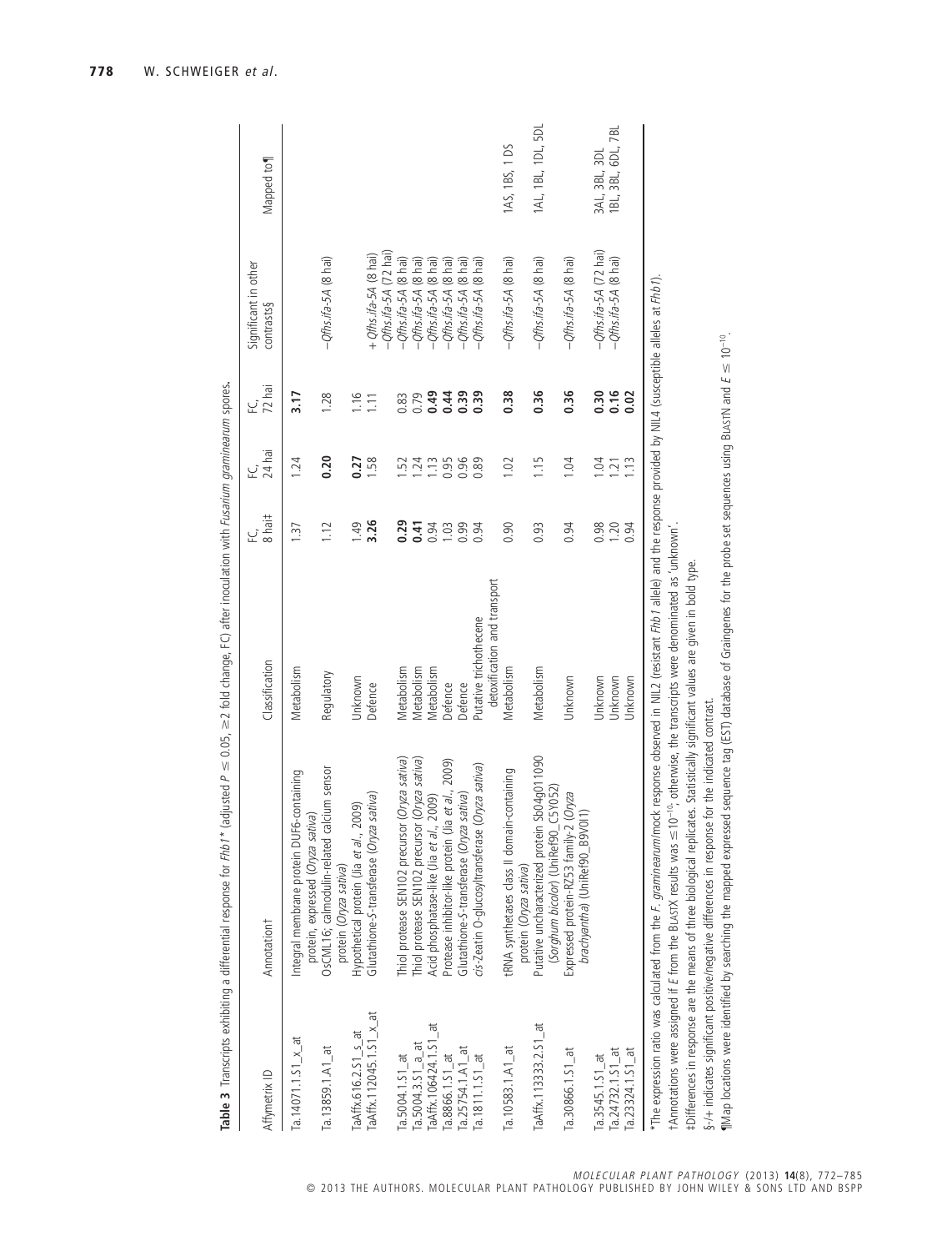



YZGA515 was transformed with a plasmid containing the custom synthesized ORF under the control of the strong constitutive *ADH1* promoter. Spotting assays showed that TaUGT12887 conferred only weak resistance against DON compared with the barley DON-inactivating HvUGT13248 (Fig. 3), although the proteins were highly expressed in cell extracts, as confirmed by immunodetection of the N-terminal c-Myc tag (Fig. S3, see Supporting Information).



**Fig. 3** Functional evaluation of the *Fhb1*-responsive uridine diphosphate-glycosyltransferase (UGT) TaUGT12887. Spottings of toxin-sensitive yeast strains expressing *TaUGT12887*, *HvUGT13248* as a positive control or the empty plasmid as negative control. Two individual transformants of each strain were spotted in different dilutions on medium containing increasing amounts of toxin. DON, deoxynivalenol.

# **DISCUSSION**

We investigated the effect of the *Qfhs.ifa-5A* QTL on gene expression and reinvestigated the host response conferred by *Fhb1* using NILs harbouring either, both or none of the resistance alleles of *Fhb1* and *Qfhs.ifa-5A*. The NILs have the European spring wheat cultivar Remus as the recurrent parent. Previous reports have shown that the impact of both QTLs is highly dependent on the genetic background of the recurrent parent (von der Ohe *et al*., 2010; Salameh *et al*., 2011). In the present study, we observed that *Qfhs.ifa-5A* (type I resistance) reduces disease severity at a similar level to lines with *Fhb1* (type II resistance) after point inoculation—a method more sensitive to the assessment of type II resistance. The high level of resistance conferred by *Qfhs.ifa-5A* may have been more evident with the cautious single floret inoculation method used. Most of the *F. graminearum*-responsive genes found represent a general response to the pathogen, regardless of resistance level and QTL.

Previous transcriptomic studies on the *F. graminearum*–wheat interaction have led to the characterization of multiple defenceassociated gene classes that describe a general or genotype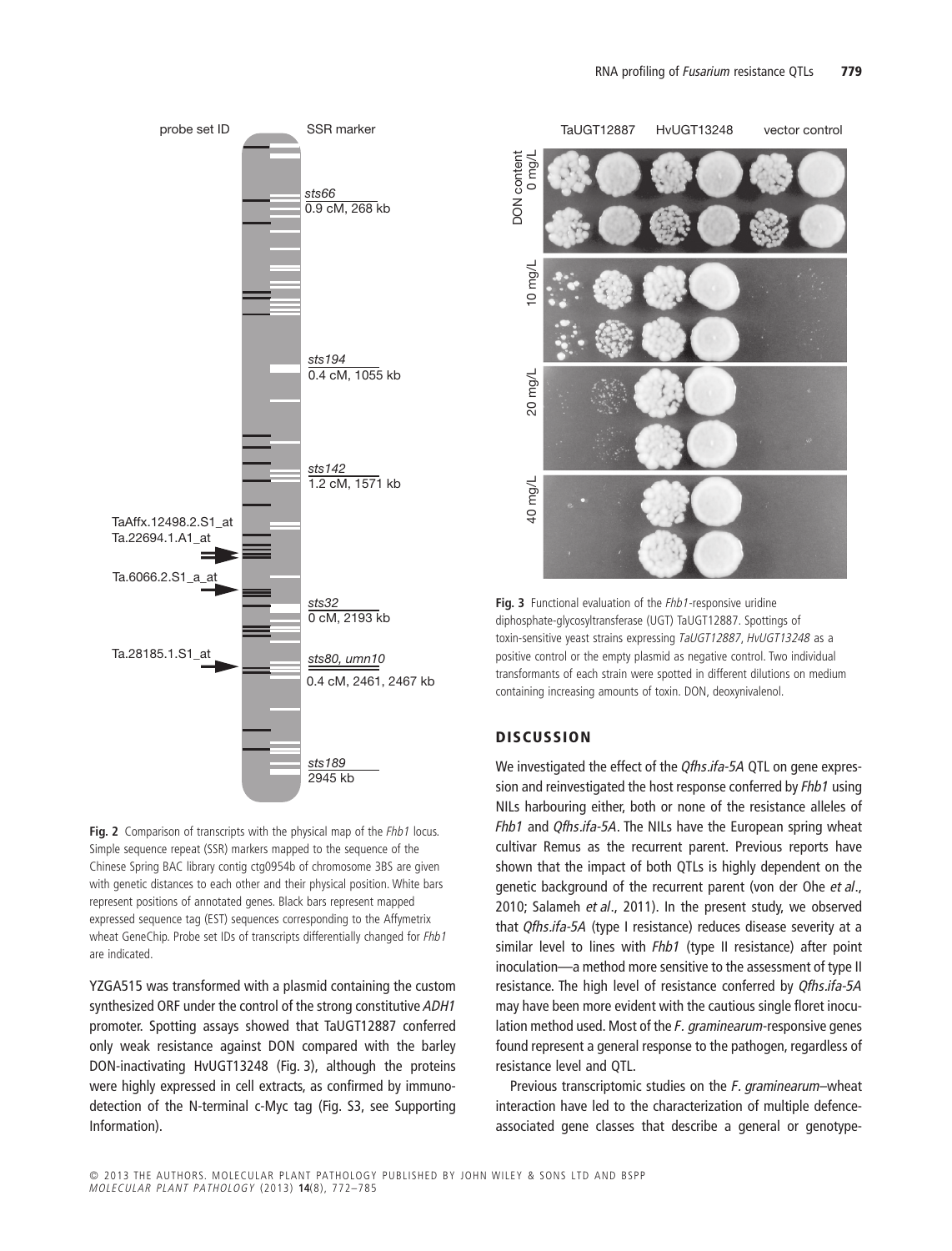specific response of wheat to *F. graminearum* or DON (Ansari *et al*., 2007; Bernardo *et al*., 2007; Diethelm *et al*., 2012; Ding *et al*., 2011; Foroud *et al*., 2011; Golkari *et al*., 2009; Gottwald *et al*., 2012; Steiner *et al*., 2009; Walter *et al*., 2008). Walter *et al*. (2008) examined the gene expression of DONtreated doubled haploid (DH) lines segregating for *Fhb1*, and reported the *Fhb1*-dependent upregulation of several genes. Jia *et al*. (2009) investigated a NIL pair differential for the resistant/ susceptible allele of *Fhb1*. They found 14 transcripts exhibiting a differential expression after comparing *F. graminearum*inoculated lines directly. Of these 14 transcripts, we identified five in our study: Ta.23324.1.S1\_at (unknown), Ta.22694.1.A1\_at (unknown), Ta.28185.1.S1\_at (splicing factor), Ta.438.3.S1\_at (nuclease) and Ta.9489.1.S1\_at (regulatory gene). In addition, only a few genes identified here as QTL specific were identified in other comparable studies also using the Affymetrix GeneChip. The *F. graminearum*-responsive Ta.24715.1.S1\_at, encoding a peroxidase, was more abundant for *Fhb1* at the earliest observed time point of 8 hai and was also found to be upregulated in response to DON, but only for the susceptible genotype Superb (24 hai; Foroud *et al*., 2011). This peroxidase might play a role in the generation of reactive oxygen species (ROS). Ding *et al*. (2011) also observed earlier abundance of peroxidases in the resistant Wangshuibai compared with a susceptible mutant, and speculated that the production of ROS induces JA and ET biosynthesis (which was not observed for *Fhb1* in this work). In addition, Xiao *et al*. (2013) reported JA signalling to be upregulated for the QTL.

The complex data resulting from transcriptomic studies may become clearer if potential biochemical mechanisms are also considered. A reasonable basis for resistance to initial infection could be a result of a preformed barrier or antifungal protein or plant metabolite. From the candidates listed in Table 2, the 50–70-fold more highly expressed LTP is the obvious candidate gene. With regard to *Fhb1*, a strong case has been made that the spread of resistance is caused by resistance to the toxin DON, which is necessary for the spread of *Fusarium*.

#### **Potential links to** *Fhb1***-regulated DON detoxification**

Although, in the highly resistant CM-82036, the spread of the fungus is impeded in the initially inoculated spikelet, in the NILs, the fungus manages to overwhelm resistance responses and infect the rachis, where cell wall appositions create a barrier against spread to the next spikelet. The synthesis of phenylpropanoids seems to play an important role (Gunnaiah *et al*., 2012), but the fungus seems able to inhibit its formation by the production of the protein biosynthesis inhibitor DON (Jansen *et al*., 2005). DON detoxification is not necessarily constitutive, as multiple UGTs have been shown to be inducible by DON (Gardiner *et al*., 2010; Poppenberger *et al*., 2003; Schweiger *et al*., 2013). Thus, rapid and high inducibility of such UGTs, before the toxin can block protein

synthesis, may be required for resistance. Even NIL1 had, on average, four infected spikelets, indicating that the fungus can overwhelm resistance mechanisms in the inoculated spikelet. Presumably, in the more susceptible lines NIL2 and NIL4, the resistance mechanisms in the sampled inoculated spikelets have already been overwhelmed and QTL-specific differences are no longer evident. We found one candidate UGT, designated TaUGT12887, in the *Fhb1* background, but only if basal resistance, caused by the presence of *Qfhs.ifa-5A*, is already high (Fig. 1C). Potentially, interaction effects between both QTLs could also play a role in the greater abundance of this gene. Yet, when expressed in toxin-sensitive yeast, TaUGT12887 only exhibits weak activity against DON compared with HvUGT13248 from barley (Schweiger *et al*., 2010).

In *Brachypodium distachyon*, all members of the orthologous gene cluster to *TaUGT12887* were found to be induced by DON, but only two of six of these genes coded for the ability to inactivate the toxin (Schweiger *et al*., 2013). A similar situation can be expected for the orthologous gene families on the three genomes of wheat, wherein *TaUGT12887* might be a DON-responsive, but weakly active UGT, whereas yet uncharacterized paralogues, potentially not represented on the GeneChip, perform the primary detoxification function.

The formation of glutathione adducts may also contribute to DON detoxification. One GST in our data exhibited a positive difference in response to *F. graminearum* inoculation for *Fhb1* (8 hai, TaAffx.112045.1.S1\_x\_at): This probe set corresponds to a putative tau-class GST, which was also identified by other contrasts. Two further GSTs (TaAffx.128514.1.S1\_at and Ta.886.2.S1\_at, 72 hai) were identified in the additional *Fhb1* contrast, in the background of *Qfhs.ifa-5A*. Transcriptomic studies in DON-infected barley indicate that the *F. graminearum* virulence factor DON most probably depletes the glutathione pool. The involvement of GSTs in the detoxification of DON is still unproven, but the nonenzymatic formation of DON–glutathione adducts has been shown (Gardiner *et al*., 2010). Recently, evidence for the occurrence *in planta* of a DON–glutathione conjugate and derived processing products in wheat has been demonstrated (Kluger *et al*., 2012).

Lemmens *et al*. (2005) have proposed that the *Fhb1* locus either encodes a UGT or a regulatory gene affecting detoxification capability, but neither the UGT nor the GST found to be differentially expressed in this study is located in the *Fhb1* interval. With regard to a potential regulator, a gene of unknown function, Ta.22694.1.A1\_at, is interesting. It is constitutively more abundant (about 30-fold) at all observed time points in the line harbouring the resistant *Fhb1* allele. This gene is located close to the predicted location of *Fhb1* between *sts142* and *sts32* (see Fig. 2). No homologous DNA is present in *Sorghum bicolor*, rice or *B. distachyon*. Only three ESTs corresponding to this sequence, two sense transcripts (cv. Chinese Spring and cv. Stephens)—for which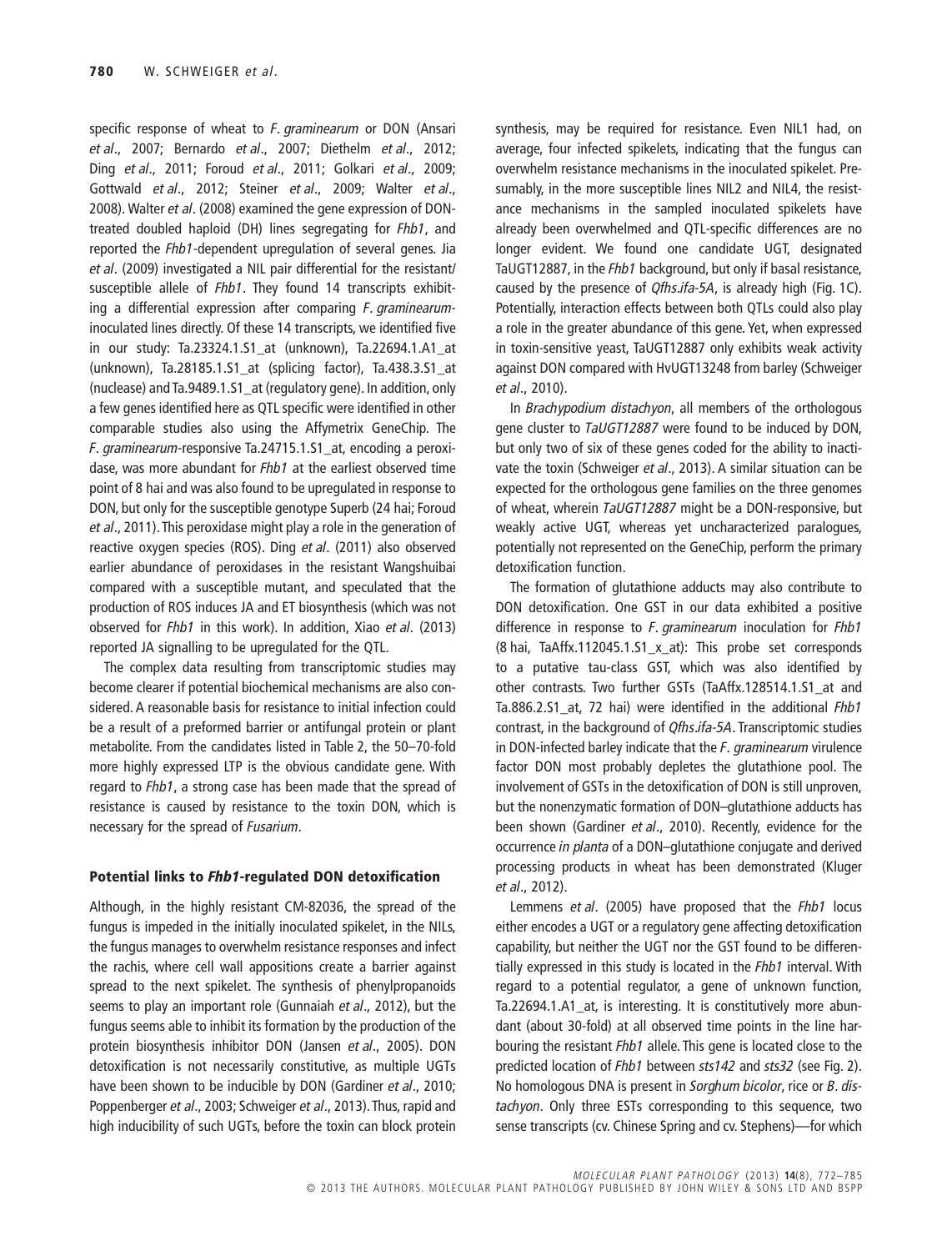the probe sets have been designed—and one antisense transcript (cv. Chinese Spring), are present in the database. It is unclear whether there is a meaningful (short) ORF or whether the transcript has a regulatory role.

# **A constitutively more highly expressed LTP associated with** *Qfhs.ifa-5A*

We identified 338 genes exhibiting a negative difference in response for *F. graminearum* at 72 hai for *Qfhs.ifa-5A*, indicating higher accumulation in the presence of the susceptible *Qfhs.ifa-5A* allele. One hypothesis that explains the first counterintuitive observation of a higher upregulation of multiple defence-related genes in the susceptible cultivar is that the fungal biomass is higher in the lines lacking the *Qfhs.ifa-5A* resistance allele. Consequently, more plant tissue is undergoing a defence response at a given time.

Of the few candidate genes for *Qfhs.ifa-5A* proposed in the literature, none has been identified in this study. Steiner *et al*. (2009), using a cDNA-amplified fragment length polymorphism (AFLP) approach, investigated the QTLs in lines harbouring both *Fhb1* and *Qfhs.ifa-5A*, and identified transcripts encoding a UGT and a PAL upregulated at 6 hai. Neither of these genes has been identified as specific for either QTL in our study.

A promising *Qfhs.ifa-5A* candidate gene is Ta.1282.4.S1\_at, a type 1 nonspecific LTP.This gene is constitutively more abundant in lines with the *Qfhs.ifa-5A* resistant allele, exhibiting one of the largest differences in abundance in the microarray data. The position of Ta.1282.4.S1\_at at 5AL, in close proximity to the centromere, is in the current confidence interval for *Qfhs.ifa-5A* (Buerstmayr *et al*., 2003). Foroud *et al*. (2011) also reported Ta.1282.4.S1\_at to be constitutively more abundant in a DH line with CYMMIT11, a FHB resistance donor with an unknown resistance QTL in its pedigree. However, screening for *Qfhs.ifa-5A* using the flanking markers *Gwm293* and *Gwm156* did not identify *Qfhs.ifa-5A* in their studied genotypes. The same LTP gene identified in this study was found to be associated with *Qfhs.ifa-5A* in a microarray study comparing lines from a cross of Wuhan1 and NuyBay (T. Ouellet, Agriculture and Agri-Food Canada, Ottawa, personal communication).

Multiple roles in defence against pathogens are ascribed to LTPs (Yeats and Rose, 2008). Sun *et al*. (2008) demonstrated that a different recombinant LTP protein from wheat can inhibit the *in vitro* growth of multiple fungal wheat pathogens, including *F. graminearum*. The *Arabidopsis thaliana DIR1* gene encodes an LTP that binds to lipids and elicits long-distance signalling, and thus contributes to systemic acquired resistance (Maldonado *et al*., 2002). Another member of the large wheat LTP family has also been shown to compete for plasma membrane receptors with elicitins, proteins secreted by fungal pathogens from the *Phytophthora* or *Pythium* genera that elicit hypersensitive responses (Buhot *et al*., 2001). The early interaction of *F. graminearum* and the host is characterized by the release of lytic enzymes which penetrate directly the outer epidermal layers (Kang and Buchenauer, 2002). The constitutively higher abundance of LTP, also reported to act in cutin deposition (Yeats *et al*., 2010), might coincide with the type I resistance against initial fungal penetration attributed to *Qfhs.ifa-5A*. LTPs might also contribute to toxin resistance, as the overexpression of an *A. thaliana* LTP leads to higher resistance to the trichothecene toxin trichothecin (McLaughlin *et al*., 2011). Further work to functionally characterize this LTP by stable overexpression in wheat is planned. If the role of the LTP as an *F. graminearum* resistance determinant can indeed be confirmed, new questions related to food safety must be addressed. Many PR-14 class LTPs do not only have a role in plant defence, but are also relevant food allergens (Palacin *et al*., 2007).

Taken together, this study presents candidate genes associated with the *F. graminearum* resistance QTLs *Fhb1* and *Qfhs.ifa-5A* and functionally validates an *Fhb1*-related UGT, which improves resistance to DON in toxin-sensitive yeast to a limited extent.With the release of the wheat genomic sequence in the foreseeable future, these candidates and available transcriptional data can be mapped and compared with the draft sequence of the (susceptible) cultivar Chinese Spring. Positional cloning efforts in resistant germplasm, combined with functional validation of candidates in wheat using TILLING (targeting induced local lesions in genomes) populations or virus-induced gene silencing, will provide further insights into the resistance mediated by both QTLs. For *Qfhs.ifa-5A*, additional efforts are required to resolve the locus in the centromeric region of chromosome 5A.

## **EXPERIMENTAL PROCEDURES**

#### **Development of NILs**

NILs were generated via five backcrosses to cv. Remus (FHB susceptible, Sappo/Mex//Famos) of a DH line identified from a CM-82036 (FHB resistant, Sumai3/Thornbird) by Remus population. Selfed  $F_2$  progeny of BC<sub>5</sub> plants were screened for the presence of the homozygous resistance QTL. NIL1 possessing the resistance alleles of *Fhb1* and *Qfhs.ifa-5A*, NIL2 possessing *Fhb1*, NIL3 carrying the *Qfhs.ifa-5A* resistance allele and NIL4 carrying the susceptible alleles at *Fhb1* and *Qfhs.ifa-5A* were selected (Fig. 1A). The presence of the resistance QTL allele on 3BS was verified by the diagnostic co-segregating marker *umn10*. The genotype of *Qfhs.ifa-5A* was verified with flanking simple sequence repeat (SSR) markers *barc186*, *gwm1057*, *barc56*, *gwm293*, *barc117* and *gwm129* on the short arm of chromosome 5A, and *barc1*, *barc180*, *barc40* and *gmw156* on the long arm of 5A. The four NILs, CM-82036 and Remus were also genotyped with DArT markers by Triticarte Pty. Ltd. (Canberra, Australia; Akbari *et al*., 2006; Wenzl *et al*., 2004).

#### **Glasshouse experiments and tissue sampling**

The glasshouse experiment and inoculum production were conducted as described in Steiner *et al*. (2009) with modifications. The experiment was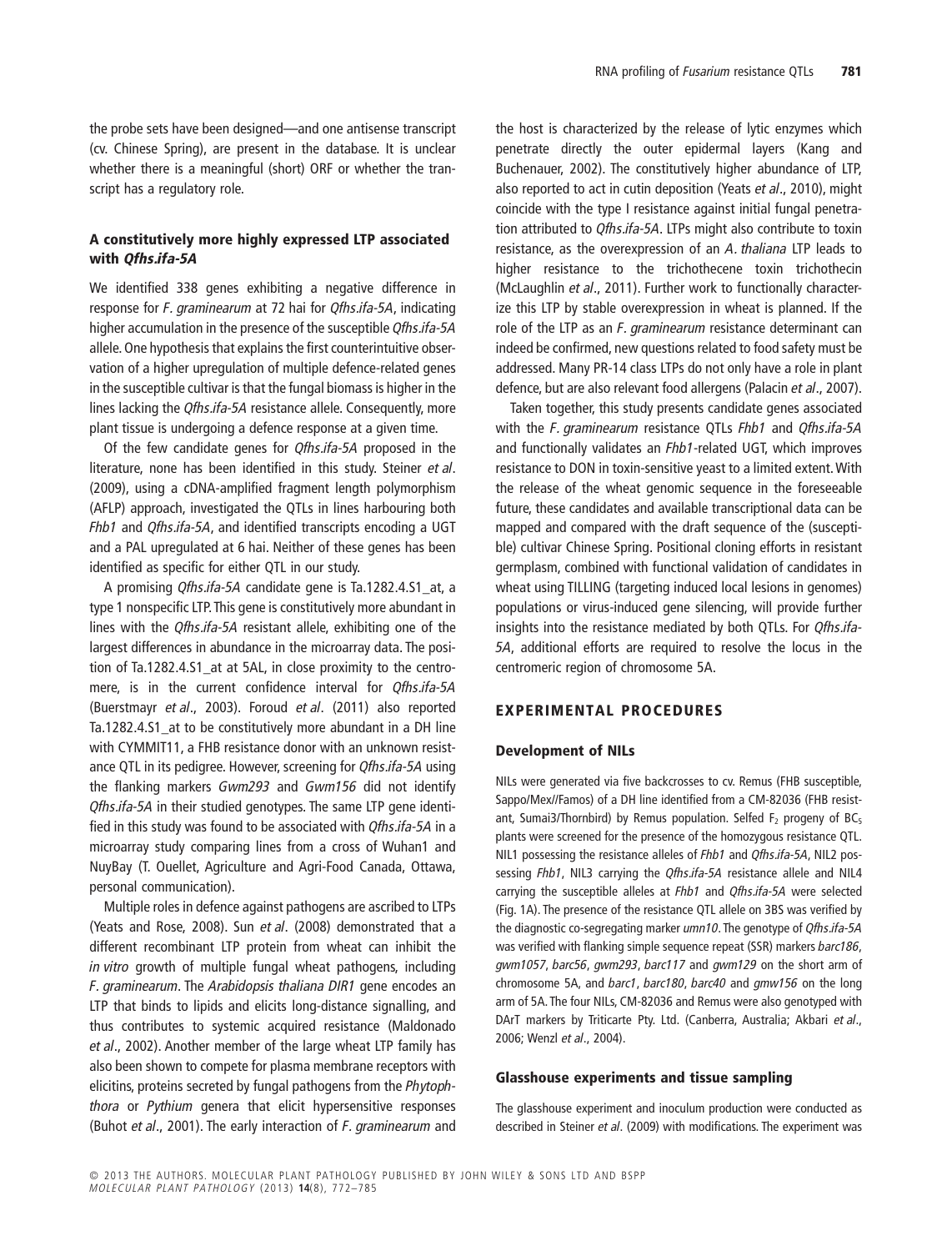performed in three replications and the lines were challenged by inoculation with 10 µL of a 20 000 spores/mL F. graminearum suspension or water (about 200 conidia). Five heads per genotype, treatment and replication were harvested at 8, 24 and 72 hai. Treated spikelets were separated into lemma, palea and the subtending section of the rachis and the reproductive tissues, immediately frozen in liquid nitrogen and stored at  $-80$  °C. For phenotype scoring, one central spikelet (two florets) of 50 wheat heads per genotype was inoculated on the field with 100 conidia per floret, and diseased spikelets were counted after 12, 18 and 24 days. The inoculum concentration used for phenotyping allowed better differentiation of phenotypes between NILs. Statistically significant differences between all lines were calculated using pairwise *t*-tests (adjusted  $P \leq$  0.05). The experiment was repeated twice.

#### **RNA preparation and microarray hybridization**

Sampled lemma, palea and rachis from five heads per experimental condition were pooled and ground to a fine powder using a mixer mill (type MM 301, Retsch, Düsseldorf, Germany). RNA was extracted according to Steiner *et al*. (2009). We employed the Affymetrix wheat Genome Array (Affymetrix, Santa Clara, CA, USA) for the identification of differential transcript abundances in our samples. The generation of labelled cRNA, hybridization and data acquisition were performed at the Microarray Facility of the University of Minnesota following the standard protocol described by Boddu *et al*. (2006).

#### **Array and SFP analysis**

Statistical analysis was performed using the R statistical analysis environment [\(http://www.r-project.org\)](http://www.r-project.org) and packages of the Bioconductor suite [\(http://www.bioconductor.org\)](http://www.bioconductor.org). We used the 'gcrma' package (Wu *et al*., 2004), 'vsn' (Huber *et al*., 2002), the fitPLM function ('affyPLM'; Bolstad, 2004) and the lmFIT function of 'limma' (Smyth, 2004). To identify significant differentially expressed probe sets, we calculated *P* values after correction for multiple testing, controlling the false discovery rate (Holm, 1979). Differentially expressed transcripts were detected on the basis of an empirical Bayes moderated *t*-statistic. For the tables shown, values have arbitrarily been limited at a nominal two-fold difference in order to present the strongest effects only. The Affymetrix CEL, DAT and EXP files have been deposited in the Plant Expression database (PLEXdb, accession TA41). SFPs were detected between the lines by applying an algorithm described by Xu *et al*. (2009).

QTL-specific, constitutive and *F. graminearum*-responsive transcripts (adjusted  $P \leq 0.05$ ) at 8, 24 and 72 hai were calculated by subtracting the genetic background provided by NIL4 (susceptible alleles at *Fhb1* and *Qfhs.ifa-5A*) from NIL2 (*Fhb1*) and NIL3 (*Qfhs-ifa.5A*). In addition, we generated contrasts from NIL1 and NIL2/NIL3 to yield QTL-specific contrasts in the background of the respective other QTL resistance allele. For the identification of transcripts exhibiting constitutive expression changes, mock-inoculated samples were compared, whereas, for the *F. graminearum* response, transcript abundances of mock samples were subtracted from those of *F. graminearum*-inoculated samples.

Interactions of the two QTLs were assessed by subtracting abundance differences of *F. graminearum*-responsive transcripts identified in the single QTL contrasts (*Fhb1*, NIL2 – NIL4; *Qfhs.ifa-5A*, NIL3 – NIL4) from

the abundance differences observed in the contrast between the double QTL line NIL1 relative to NIL4. Similarly, we calculated the interaction effects comparing mock-inoculated samples. The average *F. graminearum* response was calculated as the mean *F. graminearum* response of all four investigated genotypes.

# **Annotations, mapping and resequencing of Ta.1282.4.S1\_at and** *TaUGT12887*

Annotations were obtained from the wheat HarvEST-database [\(http://](http://harvest.ucr.edu) [harvest.ucr.edu,](http://harvest.ucr.edu) Version 1.57). Ontologies, UniProt annotations and EC numbers were acquired with the Blast2GO web tool [\(http://](http://www.blast2go.org) [www.blast2go.org\)](http://www.blast2go.org). Genes were considered to be 'unknown' if none of the search results exhibited  $E \leq 10^{-10}$ . Mapping positions to the identified gene transcripts were assigned on the basis of BLASTN search results against the mapped EST database hosted on the Graingenes website [\(http://wheat.pw.usda.gov/GG2\)](http://wheat.pw.usda.gov/GG2). Moreover, we mapped transcripts (>98% identity) to the wheat contig ctg0954b, which harbours *Fhb1* (FN564434.1; Choulet *et al*., 2010) using GMAP [\(http://research](http://research-pub.gene.com/gmap)[pub.gene.com/gmap;](http://research-pub.gene.com/gmap) Wu and Watanabe, 2005).

Selected candidates were mapped using a collection of Chinese Spring nulli-tetra and ditelosomic lines and deletion lines of chromosome 5A (Wheat Genetics Resource Center, Kansas State University, Manhattan, KS, USA). Ta.1282.4.S1\_at and *TaUGT12887* were sequenced from cDNA samples, and genomic DNA from parental cultivars CM-82036 and Remus. All primers are given in Table S10 (see Supporting Information).

# **Heterologous expression and functional testing of TaUGT12887 in** *S. cerevisiae*

The coding sequence of *TaUGT12887* was optimized for expression in *S. cerevisiae* by reverse translating the amino acid sequence (according to *S. cerevisiae* codon tables provided by the Kazusa DNA Research Institute, Chiba, Japan). The gene was custom synthesized (Eurofins MWG Operon, Ebersberg, Germany) including flanking 5′ *Hind*III and 3′ *Not*I restriction sites, which were used to clone the ORF into the Hind*III*/Not*I* cloning sites of yeast expression vector pYAK7 in frame behind the N-terminal c-Myc epitope tag (2µ-P<sub>ADH1</sub>-c-Myc-MCS-T<sub>ADH1</sub>, LEU2; Poppenberger et al., 2003). Yeast strain YZGA515 (MATa leu2-△1 trp1-D*63 ura3-52 his3*-D*200 lys2-801 ade2-101 pdr5::TRP1 pdr10::hisG pdr15:loxP-KANR-loxP ayt1::URA*) was transformed with the resulting construct, pWS60, and also with pWS1921, harbouring the previously reported DON-UGT *HvUGT13248* (Schweiger *et al*., 2010) and the empty vector (pBP910, Poppenberger *et al*., 2003), as positive and negative controls, respectively.

Crystallized DON was dissolved in water to a stock concentration of 10 g/L. Yeast transformants were selected on synthetic complete medium lacking leucine, and grown in liquid selective medium to the exponential growth phase [optical density at 600 nm  $(OD_{600}) = 0.7$ ]. Three microlitres of liquid culture dilutions ( $OD_{600} = 0.05$  and 0.005) were spotted on plates with yeast extract–peptone–dextrose (YPD) medium containing increasing amounts of DON, and incubated for 3 days at 30 °C. Immunodetection was performed with a primary mouse anti-c-Myc antibody (1:5000, clone 9E10; Invitrogen, Carlsbad, CA, USA) and a horseradish peroxidase (HRP) conjugated secondary anti-mouse antibody (Jackson, West Grove, PA,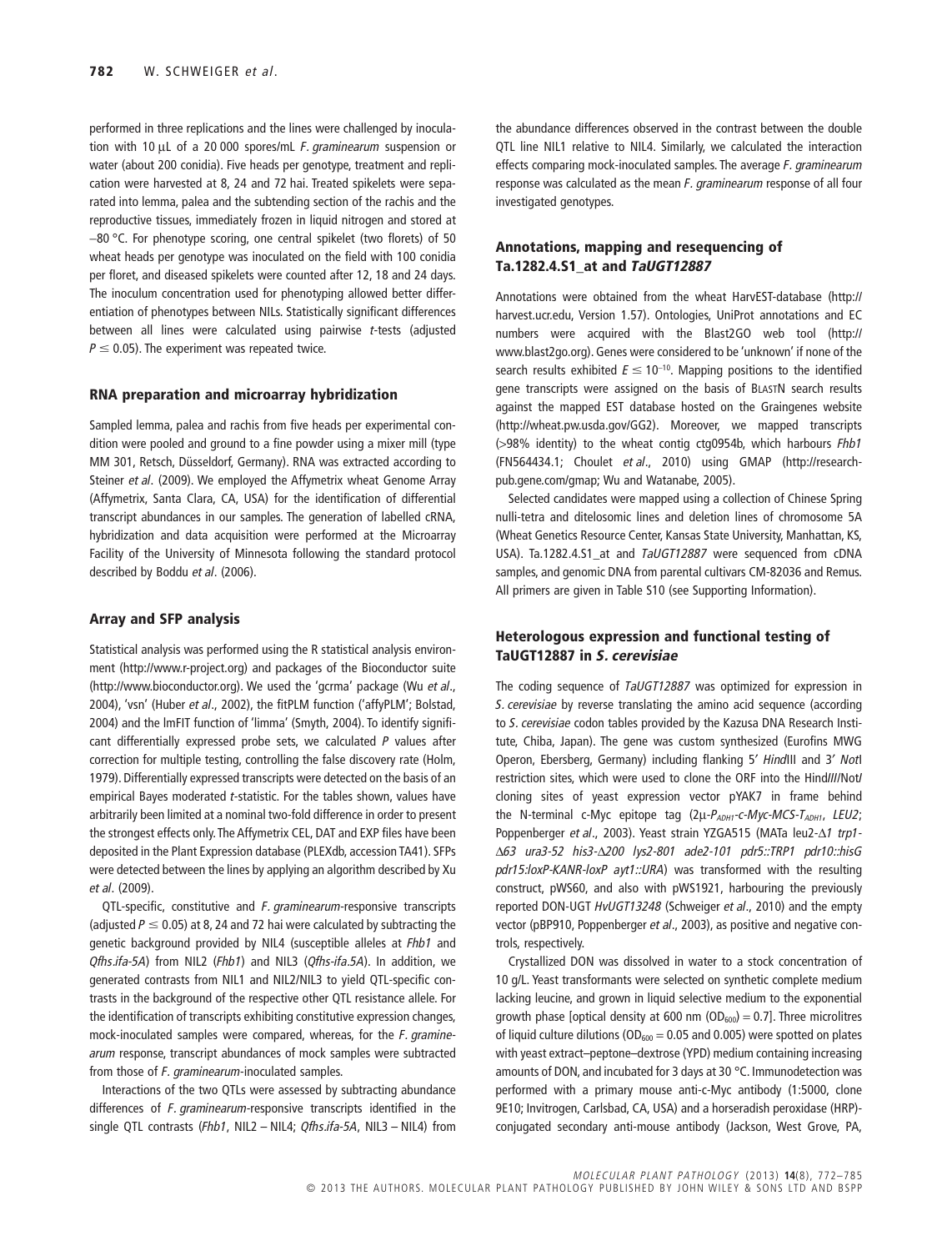USA). For signal detection, we used the SuperSignal West Pico chemiluminescent substrate (Pierce, Rockford, IL, USA).

# **RT-qPCR validation**

A compiled list of all primers and corresponding transcripts is given in Table S11 (see Supporting Information). One microgram of total RNA was subjected to reverse transcription (QuantiTect Reverse Transcription Kit; Qiagen, Hilden, Germany). RT-qPCRs were performed for 45 cycles in triplicate using 1  $\mu$ L of cDNA and primers (300 nm in assay) in combination with the MESA GREEN qPCR Mastermix Plus (Eurogentec, Seraing, Belgium). The reference genes *glyceraldehyde-3-phosphate dehydrogenase* (*GAPDH*), *transcription enhancer factor-1* (*TEF1*) and *ubiquitin* were used for normalization. Calculations of the relative fold changes were conducted as described in Pfaffl (2001). Transcripts with Ct values >40 cycles were considered as not present; the corresponding expression ratios were displayed as >100-fold expressed.

# **Metabolite extraction and high-performance liquid chromatography-tandem mass spectrometry (HPLC-MS/MS) analysis**

Five-hundred milligrams of ground plant material were extracted by the addition of 4 mL of solvent consisting of 79% acetonitrile, 1% acetic acid and 20% water. Samples were vigorously shaken at room temperature for 2 h, spun down and the clear supernatant was subjected to HPLC-MS/MS analysis. *Fusarium graminearum*-treated samples of NILs at 72 hai were analysed for DON and D3G (Berthiller *et al*., 2005).

## **ACKNOWLEDGEMENTS**

We thank Erik Sam for excellent technical assistance, Harald Kurz and Maria Buerstmayr for assisting in the glasshouse experiments and Andrea Koutnik for the preparation of the *F. graminearum* inoculum. Alexandra Posekany is acknowledged for support with the R computer language. This work was supported by the Austrian Science Fund projects #P16724-B05, #F3711-B11 and #F3708-B11, the Federal State of Lower Austria, the US Wheat and Barley Scab Initiative (USDA-ARS) and the Minnesota Small Grains Initiative.

#### **REFERENCES**

- **Akbari, M.**, **Wenzl, P.**, **Caig, V.**, **Carling, J.**, **Xia, L.**, **Yang, S.**, **Uszynski, G.**, **Mohler, V.**, **Lehmensiek, A.**, **Kuchel, H.**, **Hayden, M.J.**, **Howes, N.**, **Sharp, P.**, **Vaughan, P.**, **Rathmell, B.**, **Huttner, E. and Kilian, A.** (2006) Diversity arrays technology (DArT) for high-throughput profiling of the hexaploid wheat genome. *Theor. Appl. Genet.* **113**, 1409–1420.
- **Anderson, J.**, **Stack, R.**, **Liu, S. and Waldron, B.** (2001) DNA markers for Fusarium head blight resistance QTLs in two wheat populations. *Theor. Appl. Genet.* **102**, 1164–1168.
- **Ansari, K.I.**, **Walter, S.**, **Brennan, J.M.**, **Lemmens, M.**, **Kessans, S.**, **McGahern, A.**, **Egan, D. and Doohan, F.M.** (2007) Retrotransposon and gene activation in wheat in response to mycotoxigenic and non-mycotoxigenic-associated Fusarium stress. *Theor. Appl. Genet.* **114**, 927–937.
- **Bernardo, A.**, **Bai, G.**, **Guo, P.**, **Xiao, K.**, **Guenzi, A.C. and Ayoubi, P.** (2007) *Fusarium graminearum*-induced changes in gene expression between Fusarium head blight-resistant and susceptible wheat cultivars. *Funct. Integr. Genomics*, **7**, 69–77.
- **Berthiller, F.**, **Dall'Asta, C.**, **Schuhmacher, R.**, **Lemmens, M.**, **Adam, G. and Krska, R.** (2005) Masked mycotoxins: determination of a deoxynivalenol glucoside in artificially and naturally contaminated wheat by liquid chromatography-tandem mass spectrometry. *J. Agric. Food Chem.* **53**, 3421– 3425.
- **Boddu, J.**, **Cho, S.**, **Kruger, W.M. and Muehlbauer, G.J.** (2006) Transcriptome analysis of the barley–*Fusarium graminearum* interaction. *Mol. Plant–Microbe Interact.* **19**, 407–417.
- **Bolstad, B.M.** (2004) Low-level analysis of high-density oligonucleotide array data: background, normalization and summarization. PhD Dissertation. Berkeley, CA: University of California.
- **Boutrot, F.**, **Meynard, D.**, **Guiderdoni, E.**, **Joudrier, P. and Gautier, M.-F.** (2007) The *Triticum aestivum* non-specific lipid-transfer protein (TaLtp) gene family: comparative promoter activity of six TaLtp genes in transgenic rice. *Planta*, **225**, 843– 862.
- **Buerstmayr, H.**, **Lemmens, M.**, **Hartl, L.**, **Doldi, L.**, **Steiner, B.**, **Stierschneider, M. and Ruckenbauer, P.** (2002) Molecular mapping of QTLs for Fusarium head blight resistance in spring wheat. I. Resistance to fungal spread (type II resistance). *Theor. Appl. Genet.* **104**, 84–91.
- **Buerstmayr, H.**, **Steiner, B.**, **Hartl, L.**, **Griesser, M.**, **Angerer, N.**, **Lengauer, D.**, **Miedaner, T.**, **Schneider, B. and Lemmens, M.** (2003) Molecular mapping of QTLs for Fusarium head blight resistance in spring wheat. II. Resistance to fungal penetration and spread. *Theor. Appl. Genet.* **107**, 503–508.
- **Buerstmayr, H.**, **Ban, T. and Anderson, J.A.** (2009) QTL mapping and marker-assisted selection for Fusarium head blight resistance in wheat: a review. *Plant Breed.* **128**,  $1 - 26$
- **Buhot, N.**, **Douliez, J.P.**, **Jacquemard, A.**, **Marion, D.**, **Tran, V.**, **Maume, B.F.**, **Milat, M.L.**, **Ponchet, M.**, **Mikès, V.**, **Kader, J.C. and Blein, J.P.** (2001) A lipid-transfer protein binds to a receptor involved in the control of plant defence responses. *FEBS Lett.* **509**, 27–30.
- **Choulet, F.**, **Wicker, T.**, **Rustenholz, C.**, **Paux, E.**, **Salse, J.**, **Leroy, P.**, **Schlub, S.**, **Le Paslier, M.-C.**, **Magdelenat, G.**, **Gonthier, C.**, **Couloux, A.**, **Budak, H.**, **Breen, J.**, **Pumphrey, M.**, **Liu, S.**, **Kong, X.**, **Jia, J.**, **Gut, M.**, **Brunel, D.**, **Anderson, J.A.**, **Gill, B.S.**, **Appels, R.**, **Keller, B. and Feuillet, C.** (2010) Megabase level sequencing reveals contrasted organization and evolution patterns of the wheat gene and transposable element spaces. *Plant Cell*, **22**, 1686–1701.
- **Desjardins, A.E.** (2006) *Fusarium Mycotoxins: Chemistry, Genetics, and Biology*. St. Paul, MN: APS Press.
- **Diethelm, M.**, **Rhiel, M.**, **Wagner, C.**, **Mikolajewski, S.**, **Groth, J.**, **Hartl, L.**, **Friedt, W. and Schweizer, G.** (2012) Gene expression analysis of four WIR1-like genes in floret tissues of European winter wheat after challenge with *G. zeae*. *Euphytica*, **186**, 103–114.
- **Ding, L.**, **Xu, H.**, **Yi, H.**, **Yang, L.**, **Kong, Z.**, **Zhang, L.**, **Xue, S.**,**Jia, H. and Ma, Z.** (2011) Resistance to hemi-biotrophic *F. graminearum* infection is associated with coordinated and ordered expression of diverse defense signaling pathways. *PloS ONE*, **6**, e19008.
- **Foroud, N.A.**, **Ouellet, T.**, **Laroche, A.**, **Oosterveen, B.**, **Jordan, M.C.**, **Ellis, B.E. and Eudes, F.** (2011) Differential transcriptome analyses of three wheat genotypes reveal different host response pathways associated with Fusarium head blight and trichothecene resistance. *Plant Pathol.* **61**, 296–314.
- **Gardiner, S.**, **Boddu, J.**, **Berthiller, F.**, **Hametner, C.**, **Stupar, R.M.**, **Adam, G. and Muehlbauer, G.J.** (2010) Transcriptome analysis of the barley–deoxynivalenol interaction: evidence for a role of glutathione in deoxynivalenol detoxification. *Mol. Plant–Microbe Interact.* **23**, 962–976.
- **Golkari, S.**, **Gilbert, J.**, **Ban, T. and Procunier, J.D.** (2009) QTL-specific microarray gene expression analysis of wheat resistance to Fusarium head blight in Sumai-3 and two susceptible NILs. *Genome*, **52**, 409–418.
- **Gottwald, S.**, **Samans, B.**, **Lück, S. and Friedt, W.** (2012) Jasmonate and ethylene dependent defence gene expression and suppression of fungal virulence factors: two essential mechanisms of Fusarium head blight resistance in wheat? *BMC Genomics,* **13**, 369.
- **Gunnaiah, R.**, **Kushalappa, A.C.**, **Duggavathi, R.**, **Fox, S. and Somers, D.J.** (2012) Integrated metabolo-proteomic approach to decipher the mechanisms by which wheat QTL (*Fhb1*) contributes to resistance against *F. graminearum*. *PLoS ONE*, **7**, e40695.
- **Holm, S.** (1979) A simple sequentially rejective multiple test procedure. *Scand. J. Stat.* **6**, 65–70.
- **Horevaj, P.**, **Brown-Guedira, G. and Milus, E.A.** (2012) Resistance in winter wheat lines to deoxynivalenol applied into florets at flowering stage and tolerance to phytotoxic effects on yield. *Plant Pathol.* **61**, 925–933.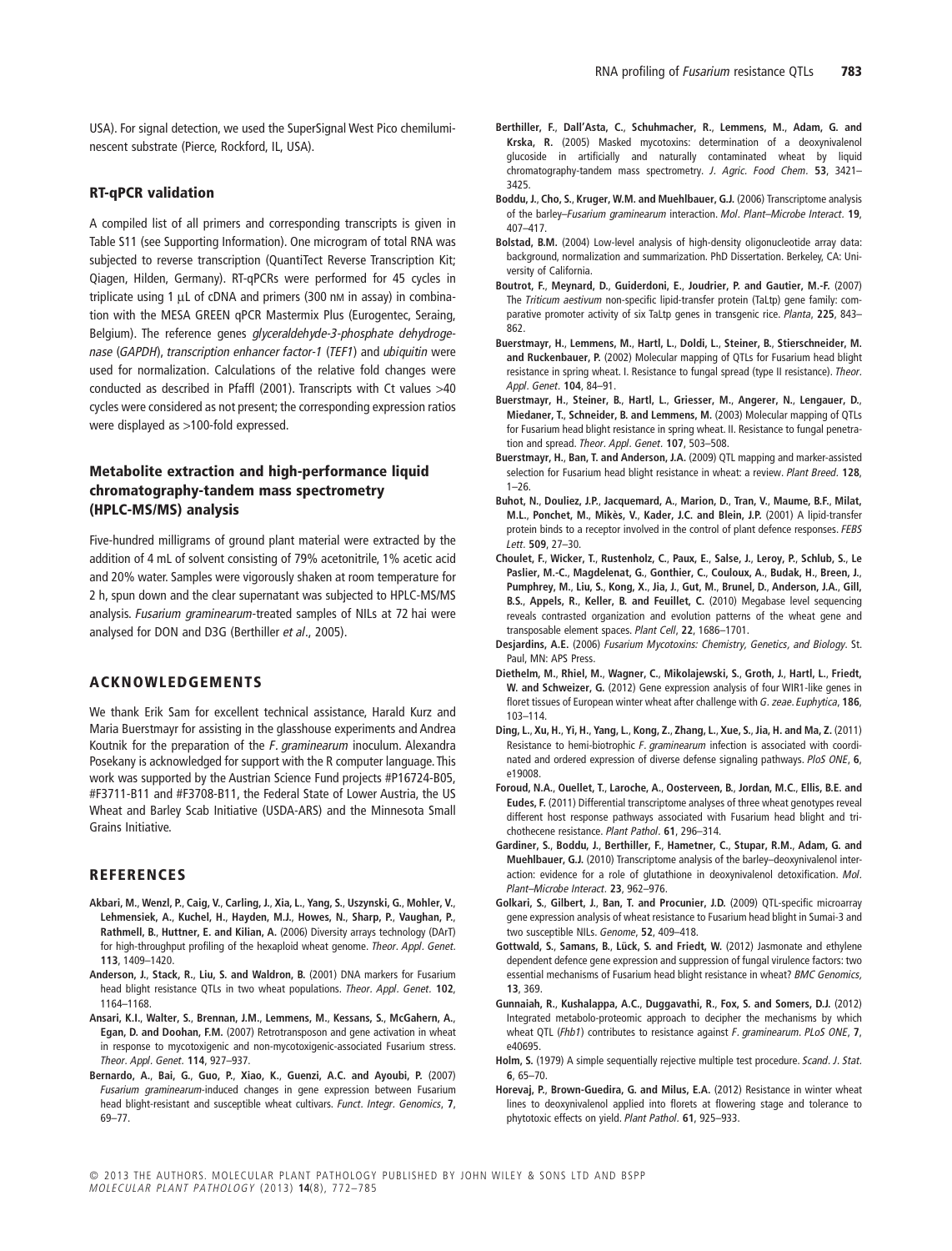- **Huber, W.**, **von Heydebreck, A.**, **Sültmann, H.**, **Poustka, A. and Vingron, M.** (2002) Variance stabilization applied to microarray data calibration and to the quantification of differential expression. *Bioinformatics*, **18**, 96–104.
- **Jansen, C.**, **von Wettstein, D.**, **Schäfer, W.**, **Kogel, K.H.**, **Felk, A. and Maier, F.J.** (2005) Infection patterns in barley and wheat spikes inoculated with wild-type and trichodiene synthase gene disrupted *Fusarium graminearum*. *Proc. Natl. Acad. Sci. USA,* **102**, 16 892–16 897.
- **Jia, H.**, **Cho, S. and Muehlbauer, G.J.** (2009) Transcriptome analysis of a wheat near-isogenic line pair carrying Fusarium head blight-resistant and -susceptible alleles. *Mol. Plant–Microbe Interact.* **22**, 1366–1378.
- Kang, Z. and Buchenauer, H. (2002) Immunocytochemical localization of  $\beta$ -1,3glucanase and chitinase in *Fusarium culmorum*-infected wheat spikes. *Physiol. Mol. Plant Pathol.* **60**, 141–153.
- **Kluger, B.**, **Büschl, C.**, **Lemmens, M.**, **Häubl, G.**, **Labuda, R.**, **Adam, G.**, **Krska, R. and Schuhmacher, R.** (2012) Stable isotopic labelling-assisted untargeted screening reveals novel conjugates of the mycotoxin deoxynivalenol in wheat. *Anal. Bioanal. Chem.* **405**, 5031–5036.
- **Lemmens, M.**, **Scholz, U.**, **Berthiller, F.**, **Dall'Asta, C.**, **Koutnik, A.**, **Schuhmacher, R.**, **Adam, G.**, **Buerstmayr, H.**, **Mesterházy, A.**, **Krska, R. and Ruckenbauer, P.** (2005) The ability to detoxify the mycotoxin deoxynivalenol colocalizes with a major quantitative trait locus for Fusarium head blight resistance in wheat. *Mol. Plant– Microbe Interact.* **18**, 1318–1324.
- **Leonard, K.J. and Bushnell, W.R.** (2003) Fusarium Head Blight of Wheat and Barley. St. Paul, MN: APS Press.
- **Liu, S.**, **Zhang, X.**, **Pumphrey, M.O.**, **Stack, R.W.**, **Gill, B.S. and Anderson, J.** (2006) Complex microcolinearity among wheat, rice, and barley revealed by fine mapping of the genomic region harboring a major QTL for resistance to Fusarium head blight in wheat. *Funct. Integr. Genomics*, **6**, 83–89.
- **Liu, S.**, **Pumphrey, M.O.**, **Gill, B.S.**, **Trick, H.N.**, **Zhang, J.X.**, **Dolezel, J.**, **Chalhoub, B. and Anderson, J.** (2008) Toward positional cloning of Fhb1, a major QTL for Fusarium head blight resistance in wheat. *Cereal Res. Commun.* **36**, 195– 201.
- **Maldonado, A.M.**, **Doerner, P.**, **Dixon, R.A.**, **Lamb, C.J. and Cameron, R.K.** (2002) A putative lipid-transfer protein involved in systemic resistance signalling in Arabidopsis. *Nature*, **419**, 399–403.
- **McLaughlin, J.**, **Bin Umer, A.**, **Basu, D.**, **McCormick, S. and Tumer, N.E.** (2011) An activation tagging screen to identify novel genes for Fusarium head blight (FHB) resistance. Proceedings of the National Fusarium Head Blight Forum. St. Louis, MO, USA, p. 90. East Lansing: US Wheat and Barley Scab Initiative.
- **von der Ohe, C.**, **Ebmeyer, E.**, **Korzun, V. and Miedaner, T.** (2010) Agronomic and quality performance of winter wheat backcross populations carrying non-adapted Fusarium head blight resistance QTL. *Crop Sci.* **50**, 2283– 2290.
- **Palacin, A.**, **Quirce, S.**, **Armentia, A.**, **Fernández-Nieto, M.**, **Pacios, L.F.**, **Asensio, T.**, **Sastre, J.**, **Diaz-Perales, A. and Salcedo, G.** (2007) Wheat lipid transfer protein is a major allergen associated with baker's asthma. *J. Allergy Clin. Immunol.* **120**, 1132–1138.
- **Pestka, J.J.** (2010) Deoxynivalenol: mechanisms of action, human exposure, and toxicological relevance. *Arch. Toxicol.* **84**, 663–679.
- Pfaffl, M.W. (2001) A new mathematical model for relative quantification in real-time RT-PCR. *Nucleic Acids Res.* **29**, e45.
- **Poppenberger, B.**, **Berthiller, F.**, **Lucyshyn, D.**, **Sieberer, T.**, **Schuhmacher, R.**, **Krska, R.**, **Kuchler, K.**, **Glössl, J.**, **Luschnig, C. and Adam, G.** (2003) Detoxification of the Fusarium mycotoxin deoxynivalenol by a UDP-glucosyltransferase from *Arabidopsis thaliana*. *J. Biol. Chem.* **278**, 47 905–47 914.
- **Salameh, A.**, **Buerstmayr, M.**, **Steiner, B.**, **Neumayer, A.**, **Lemmens, M. and Buerstmayr, H.** (2011) Effects of introgression of two QTL for Fusarium head blight resistance from Asian spring wheat by marker-assisted backcrossing into European winter wheat on Fusarium head blight resistance, yield and quality traits. *Mol. Breed.* **28**, 485–494.
- **Schweiger, W.**, **Boddu, J.**, **Shin, S.**, **Poppenberger, B.**, **Berthiller, F.**, **Lemmens, M.**, **Muehlbauer, G.J. and Adam, G.** (2010) Validation of a candidate deoxynivalenolinactivating UDP-glucosyltransferase from barley by heterologous expression in yeast. *Mol. Plant–Microbe Interact.* **23**, 977–986.
- **Schweiger, W.**, **Pasquet, J.-C.**, **Nussbaumer, T.**, **Kovalsky Paris, M.P.**, **Wiesenberger, G.**, **Macadré, C.**, **Ametz, C.**, **Berthiller, F.**, **Lemmens, M.**, **Saindrenan, P.**, **Mewes, H.-W.**, **Mayer, K.F.X.**, **Dufresne, M. and Adam, G.** (2013) Functional characterization of two clusters of *Brachypodium distachyon* UDPglycosyltransferases encoding putative deoxynivalenol detoxification genes. *Mol. Plant–Microbe Interact.* **26**, 781–792.
- **Shen, X.**, **Francki, M.G. and Ohm, H.W.** (2006) A resistance-like gene identified by EST mapping and its association with a QTL controlling *Fusarium* head blight infection on wheat chromosome 3BS. *Genome*, **49**, 631–635.
- **Shin, S.**, **Torres-Acosta, J.A.**, **Heinen, S.J.**, **McCormick, S.**, **Lemmens, M.**, **Paris, M.P.**, **Berthiller, F.**, **Adam, G. and Muehlbauer, G.J.** (2012) Transgenic *Arabidopsis thaliana* expressing a barley UDP-glucosyltransferase exhibit resistance to the mycotoxin deoxynivalenol. *J. Exp. Bot.* **63**, 4731–4740.
- **Smyth, G.K.** (2004) Linear models and empirical Bayes methods for assessing differential expression in microarray experiments. *Stat. Appl. Genet. Mol. Biol.* **3**, 3.
- **Steiner, B.**, **Kurz, H.**, **Lemmens, M. and Buerstmayr, H.** (2009) Differential gene expression of related wheat lines with contrasting levels of head blight resistance after *Fusarium graminearum* inoculation. *Theor. Appl. Genet.* **118**, 753– 764.
- **Sun, J.-Y.**, **Gaudet, D.**, **Lu, Z.-X.**, **Frick, M.**, **Puchalski, B. and Laroche, A.** (2008) Characterization and antifungal properties of wheat nonspecific lipid-transfer proteins. *Mol. Plant–Microbe Interact.* **21**, 346–360.
- **The European Commission** (2006) Commission recommendation (EC) no. 1881/2006 of 19 December 2006 setting maximum levels for certain contaminants in foodstuffs. *OJ L*, **364**, 5–24.
- **Volpi, C.**, **Janni, M.**, **Lionetti, V.**, **Bellincampi, D.**, **Favaron, F. and D'Ovidio, R.** (2011) The ectopic expression of a pectin methyl esterase inhibitor increases pectin methyl esterification and limits fungal diseases in wheat. *Mol. Plant–Microbe Interact.* **24**, 1012–1019.
- **Walter, S.**, **Brennan, J.M.**, **Arunachalam, C.**, **Ansari, K.I.**, **Hu, X.**, **Khan, M.R.**, **Trognitz, F.**, **Trognitz, B.**, **Leonard, G.**, **Egan, D. and Doohan, F.M.** (2008) Components of the gene network associated with genotype-dependent response of wheat to the Fusarium mycotoxin deoxynivalenol. *Funct. Integr. Genomics*, **8**, 421– 427.
- **Walter, S.**, **Nicholson, P. and Doohan, F.M.** (2010) Action and reaction of host and pathogen during Fusarium head blight disease. *New Phytol.* **185**, 54–66.
- **Wenzl, P.**, **Carling, J.**, **Kudrna, D.**, **Jaccoud, D.**, **Huttner, E.**, **Kleinhofs, A. and Kilian, A.** (2004) Diversity Arrays Technology (DArT) for whole-genome profiling of barley. *Proc. Natl. Acad. Sci. USA,* **101**, 9915–9920.
- **Wu, T.D. and Watanabe, C.K.** (2005) GMAP: a genomic mapping and alignment program for mRNA and EST sequences. *Bioinformatics*, **21**, 1859–1875.
- **Wu, Z.**, **Irizarry, R.A.**, **Gentleman, R.**, **Martinez-Murillo, F. and Spencer, F.** (2004) A model-based background adjustment for oligonucleotide expression arrays. *J. Am. Stat. Assoc.* **99**, 909–917.
- **Xiao, J.**, **Jin, X.**, **Wang, H.**, **Cao, A.**, **Zhao, W.**, **Pei, H.**, **Xue, Z.**, **He, L.**, **Chen, Q. and Wang, X.** (2013) Transcriptome-based discovery of pathways and genes related to resistance against Fusarium head blight in wheat landrace Wangshuibai. *BMC Genomics*, **14**, 197.
- **Xu, W.W.**, **Cho, S.**, **Yang, S.S.**, **Bolon, Y.-T.**, **Bilgic, H.**, **Jia, H.**, **Xiong, Y. and Muehlbauer, G.J.** (2009) Single-feature polymorphism discovery by computing probe affinity shape powers. *BMC Genet.* **10**, 48.
- **Yeats, T.H. and Rose, J.K.C.** (2008) The biochemistry and biology of extracellular plant lipid-transfer proteins (LTPs). *Protein Sci.* **17**, 191–198.
- **Yeats, T.H.**, **Howe, K.J.**, **Matas, A.J.**, **Buda, G.J.**, **Thannhauser, T.W. and Rose, J.K.** (2010) Mining the surface proteome of tomato (*Solanum lycopersicum*) fruit for proteins associated with cuticle biogenesis. *J. Exp. Bot.* **61**, 3759–3771.
- **Zhuang, Y.**, **Gala, A. and Yen, Y.** (2013) Identification of functional genic components of major Fusarium head blight resistance quantitative trait loci in wheat cultivar Sumai3. *Mol. Plant–Microbe Interact.* **26**, 442–450.

#### **SUPPORTING INFORMATION**

Additional Supporting Information may be found in the online version of this article at the publisher's web-site:

**Fig. S1** Reverse transcription-quantitative polymerase chain reaction (RT-qPCR) confirmation of selected transcripts.

**Fig. S2** Multiple alignment of the resequenced wheat lipid transfer proteins (LTPs) corresponding to Ta.1282.4.S1\_at in cv. CM-82036 and Remus.

**Fig. S3** Immunoblotting of the N-terminal c-Myc antibody used to detect uridine diphosphate-glycosyltransferase (UGT)